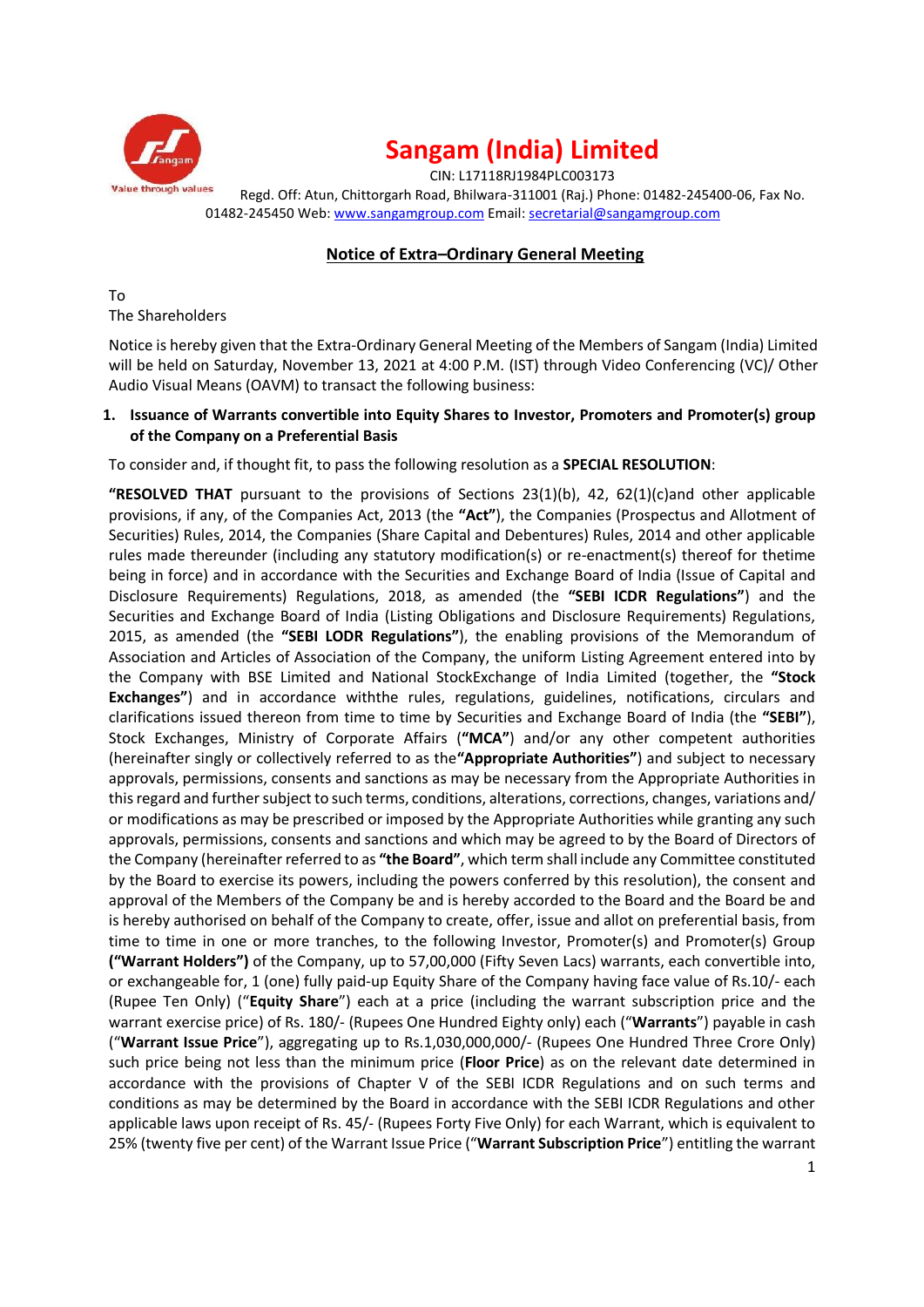

CIN: L17118RJ1984PLC003173

Regd. Off: Atun, Chittorgarh Road, Bhilwara-311001 (Raj.) Phone: 01482-245400-06, Fax No. 01482-245450 Web: www.sangamgroup.com Email: secretarial@sangamgroup.com

holder to apply for and get allotted 1 (one) fully paid-up Equity Share of the Company of face value ofRs.10/- each against every Warrant held, in one or more tranches within a maximum period of 18 (eighteen) months from the date of allotment of Warrants, on payment of Rs. 135/- (Rupees One Hundred Thirty-five only) which is equivalent to 75% (Seventy five per cent) of the Warrant Issue Price, for each Warrant proposed to be converted, in such manner and upon such terms and conditions as may be deemed appropriate by the Board on such terms and conditions as may be determined by the Board in accordance with the SEBI (ICDR) Regulations and other applicable laws**("Preferential Issue of Warrants"):**

| Sr.<br>No. | <b>Name</b>                         | Category (Investor/Promoter(s)/<br><b>Promoter(s) Group)</b> | <b>No. of Warrants</b><br>Proposed |
|------------|-------------------------------------|--------------------------------------------------------------|------------------------------------|
| 1          | Smt. Madhuri Madhusudan Kela        | Investor                                                     | 2100000                            |
| 2          | Sh. Ram Pal Soni                    | Promoter(s)/Promoter(s) Group)                               | 700000                             |
| 3          | Smt. Radha Devi Soni                | Promoter(s)/Promoter(s) Group)                               | 200000                             |
| 4          | Smt. Mamta Modani                   | Promoter(s)/Promoter(s) Group)                               | 125000                             |
| 5          | Shri Niwas Modani                   | Promoter(s)/Promoter(s) Group)                               | 125000                             |
| 6          | Sh. Anurag Soni                     | Promoter(s)/Promoter(s) Group)                               | 600000                             |
| 7          | Smt. Archana Sodani                 | Promoter(s)/Promoter(s) Group)                               | 150000                             |
| 8          | Smt. Antima Soni                    | Promoter(s)/Promoter(s) Group)                               | 100000                             |
| 9          | Anjana Soni Thakur                  | Promoter(s)/Promoter(s) Group)                               | 100000                             |
| 10         | Neelgagan Commercial<br>Company Ltd | Promoter(s)/Promoter(s) Group)                               | 200000                             |
| 11         | Sahyog Finance Limited              | Promoter(s)/Promoter(s) Group)                               | 400000                             |
| 12         | Sangam Fincap Limited               | Promoter(s)/Promoter(s) Group)                               | 100000                             |
| 13         | Sangam E-Com Limited                | Promoter(s)/Promoter(s) Group)                               | 800000                             |
|            | <b>Total</b>                        |                                                              | 5700000                            |

**RESOLVED FURTHER THAT** in terms of the provisions of Chapter V of the SEBI ICDR Regulations, the relevant date for determining the floor price for the preferential issue of the Equity Shares pursuant to the exercise of conversion of the Warrants be Thursday, October 14, 2021 ("**Relevant Date**") being the date 30 days prior to the date on which the meeting of Members of the Company is held to consider the PreferentialIssue of Warrants and the issue price determined in accordance with SEBI (ICDR) Regulations is of Rs. 180/- per Warrant ("**Warrant Issue Price**").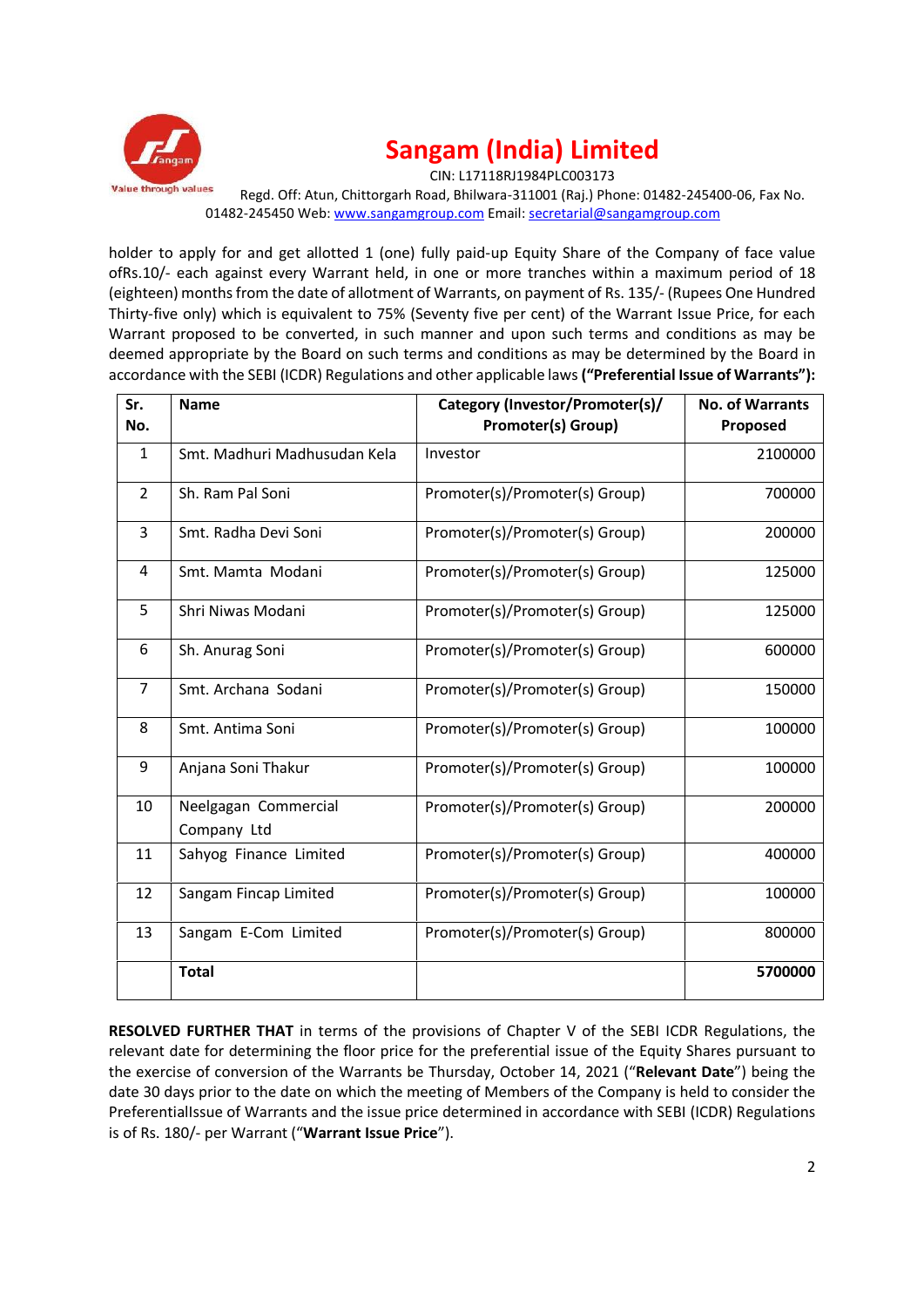

CIN: L17118RJ1984PLC003173

Regd. Off: Atun, Chittorgarh Road, Bhilwara-311001 (Raj.) Phone: 01482-245400-06, Fax No. 01482-245450 Web: www.sangamgroup.com Email: secretarial@sangamgroup.com

**RESOLVED FURTHER THAT** without prejudice to the generality of the above, the issue of Warrants to the above warrant holder under the Preferential Issue shall be subject to the following terms and conditions:

- 1. The Warrant Holder shall, subject to the SEBI ICDR Regulations and other applicable rules, regulations and laws, be entitled to apply for and be allotted one Equity Share against each Warrant.
- 2. In accordance with the provisions of Chapter V of SEBI ICDR Regulations, 25% (Twenty-Five Per Cent) of the Warrant Issue Price, shall be paid by the warrant holder on or before allotment of the Warrants and the balance consideration i.e. 75% (Seventy-Five Per Cent) of the Warrant Issue Price shall be paid by the warrant holder at the time of exercise of option to apply for fully paid– up Equity shares of Rs.10/-each of the Company, against each such Warrants held by the Warrant Holder.
- 3. The Warrant Holder shall be entitled to exercise his option to convert any or all of the Warrants into equity shares of the Company in one or more tranches after giving a written notice to the Company, specifying the number of Warrants proposed to be exercised along with the aggregate Warrant Exercise Price payable thereon, without any further approval from the Members of the Company prior to or at the time of conversion. The Company shall accordingly, issue and allot the corresponding number of equity shares of the Company to the Warrant Holder.
- 4. The Warrant Holder shall make payment of Warrant Subscription Price and Warrant Exercise Price from its own bank account into to the designated bank account of the Company.
- 5. In terms of Regulation 166 of the SEBI (ICDR) Regulations, the price of Warrants determined above and the number of Equity Shares to be allotted on exercise of the Warrants shall be subject to appropriate adjustments, if applicable. If the amount payable on account of the re-computation of price is not paid within the time stipulated in the SEBI (ICDR) Regulations, the Warrants shall continue to be locked-in till the time such amount is paid by the Warrant Holder.
- 6. Upon exercise of the option by Warrant Holder(s), the Company shall issue and allot appropriate number of Equity Shares and perform all such actions as are required including to credit the same to the designated securities demat account of the Warrant Holder.
- 7. The Warrant Holder shall be entitled to all future corporate actions including but not limited to issue of bonus / rights, if any, and the Company shall reserve proportion of such entitlement for the Warrant Holder.
- 8. The tenure of Warrants shall not exceed 18 (eighteen) months from the date of allotment. If the entitlement against the Warrants to apply for the Equity Shares of the Company is not exercised by the Warrant Holder within the aforesaid period of 18 (Eighteen) months, the entitlement of the Warrant Holder to apply for Equity Shares of the Company along with the rights attached thereto shall expire and any amount paid by the Warrant Holder on such Warrants shall stand forfeited.
- 9. The Warrants shall be issued and allotted in dematerialised form within a period of 15 (fifteen) days from the date of passing of the Special Resolution by the Members, provided that where the issue and allotment of the said Warrants is pending on account of pendency of any approval for such issue and allotment by any regulatory authority, the issue and allotment shall be completed within a period of 15 (fifteen) days from the date of such approval.
- 10. The Equity Shares so allotted on exercise of the Warrants shall be in dematerialised form and shall be subject to the provisions of the Memorandum and Articles of Association of the Company and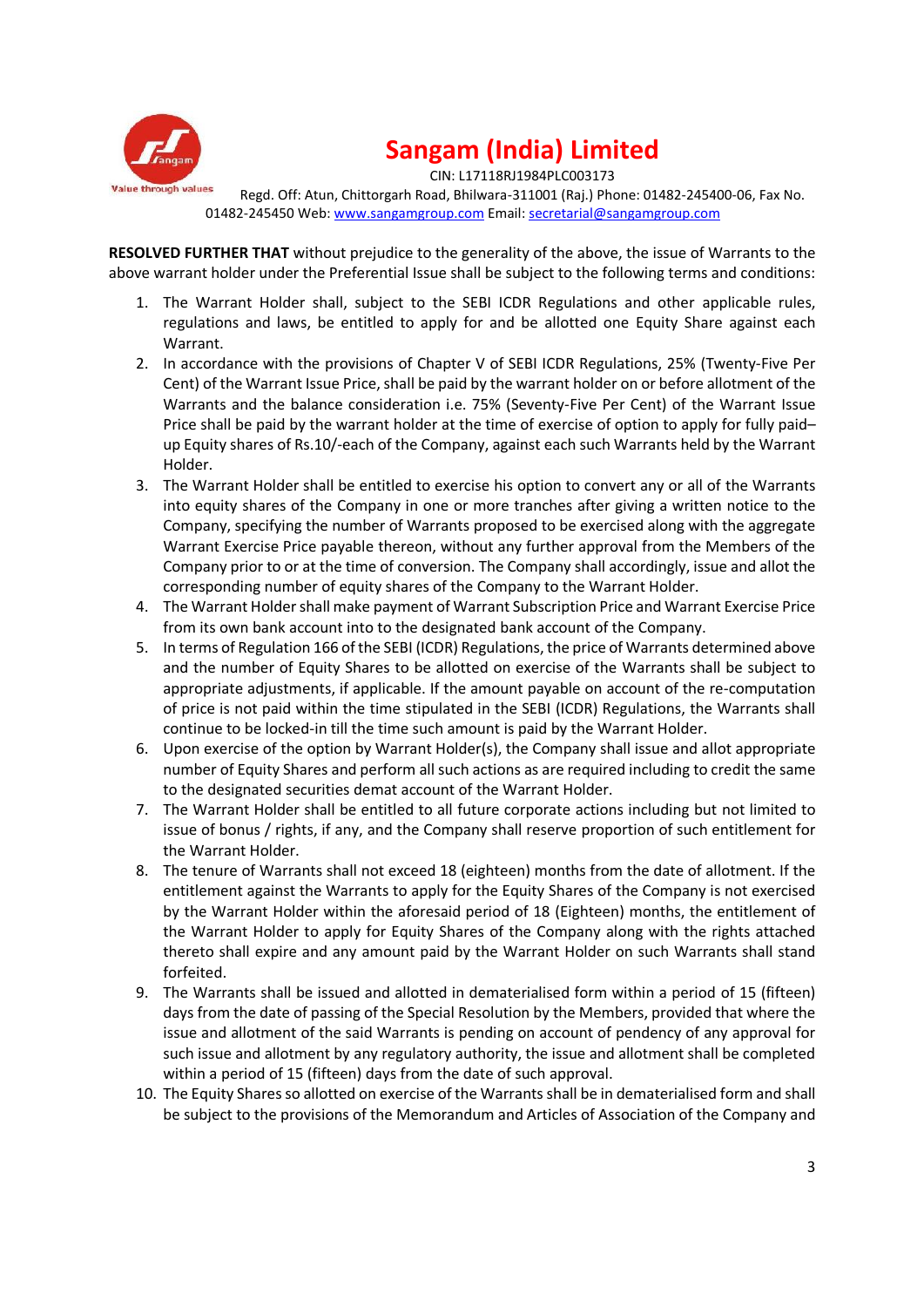

CIN: L17118RJ1984PLC003173

Regd. Off: Atun, Chittorgarh Road, Bhilwara-311001 (Raj.) Phone: 01482-245400-06, Fax No. 01482-245450 Web: www.sangamgroup.com Email: secretarial@sangamgroup.com

shall rank *pari passu* with the then existing Equity Shares of the Company, including entitlement to voting powers and dividend.

- 11. The Warrants by itself, until exercised and converted into equity shares, shall not give to the Warrant Holder any rights with respect to that of an Equity shareholder of the Company.
- 12. The Warrants issued pursuant to the exercise of the Warrants shall be locked-in as prescribed under Chapter V of SEBI (ICDR) Regulations.
- 13. In the event that the Company completes any form of capital restructuring prior to the exercising of the Warrants, then, the number of Equity Shares that are issued against the exercise of each Warrant and the price payable for such Equity Shares, shall be appropriately adjusted in a manner that, to the extent permitted by applicable laws, Warrant Holder: (a) receives such number of Equity Shares that Warrant holder would have been entitled to receive; and (b) pays such consideration for such Equity Shares to the Company which Warrant holder would have been required to pay, had the Warrants been exercised immediately prior to the completion of such capital restructuring.

**RESOLVED FURTHER THAT** the Board be and is hereby authorized to accept any modification(s) in the terms of issue of Warrants, subject to the provisions of the Act and the SEBI (ICDR) Regulations, without being required to seek any further consent or approval of the Members.

**RESOLVED FURTHER THAT** the monies received by the Company from the warrant holder for subscription of the Warrants pursuant to the Preferential Issue shall be kept by the Company in a separate account opened by the Company for this purpose and shall be utilized by the Company in accordance with the provisions of the Act.

**RESOLVED FURTHER THAT** the pre-preferential allotment shareholding of the Warrant Holder, if any, in the Company shall also be subject to lock-in as per the provisions of Chapter V of SEBI (ICDR) Regulations.

**RESOLVED FURTHER THAT** the Board be and is hereby authorized to do all such acts, deeds, matters and things as it may in its absolute discretion deem necessary or desirable to give effect to the above resolution, including without limitation to issue and allot Equity Shares upon exercise of the Warrants, to issue clarifications on the issue and allotment of Warrants and thereafter allotment of Equity Shares further to exercise of the Warrants, effecting any modifications to the foregoing (including to determine, vary, modify or alter any of the terms and conditions of the Warrants including deciding the size and timing of any tranche of the Warrants), entering into contracts, arrangements, agreements, memoranda, documents to give effect to the resolution above (including for appointment of agencies, consultants, intermediaries and advisors for managing issuance of Warrants and listing and trading of Equity Shares issued on exercise of Warrants), including making applications to the Stock Exchanges for obtaining of in principle approval, filing of requisite documents withthe Registrar of Companies, National Securities Depository Limited ("**NSDL**"), Central Depository Services (India) Limited ("**CDSL**") and/ or such other authorities as may be necessary for the purpose, and to take all such steps as may be necessary for the admission of the Warrants and Equity Shares (to be issued on exercise of the Warrants) with the depositories, viz. NSDL and CDSL and for the credit of such Warrants / Shares to the respective dematerialised securities account of the Warrant Holder.

**RESOLVED FURTHER THAT** for the purpose of giving effect to this resolution, the Board be and is hereby authorised on behalf of the Company to do all such acts, deeds, matters and things as it may, in its absolute discretion, deem necessary or desirable for such purpose, including without limitation to vary, modify or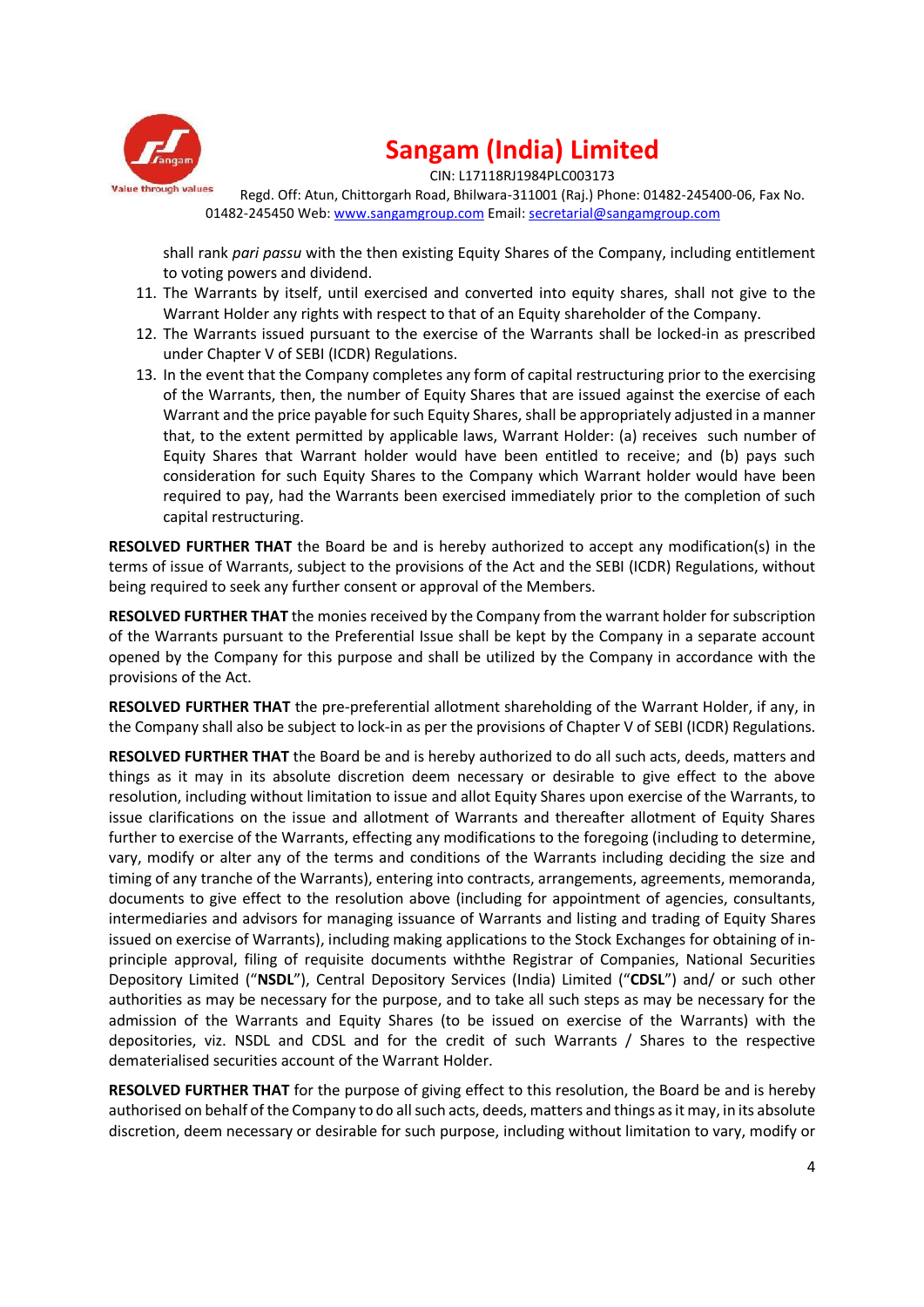

CIN: L17118RJ1984PLC003173 Regd. Off: Atun, Chittorgarh Road, Bhilwara-311001 (Raj.) Phone: 01482-245400-06, Fax No. 01482-245450 Web: www.sangamgroup.com Email: secretarial@sangamgroup.com

alter any of the relevant terms and conditions, including size of the Preferential Issue and consequent proportionate reduction (subject to rounding off adjustments) of the number of Warrants to be allotted to the warrant holder, provide any clarifications related to issue and allotment of Warrants, listing of equity shares on Stock Exchanges and to settle all questions, difficulties or doubts that may arise in regard to the offer, issue and allotment of Warrants and listing thereof with the Stock Exchanges as appropriate and utilisation of proceeds of the Preferential Issue and further to authorise all such persons as may be necessary, in connection there with and incidental thereto as the Board in its absolute discretion deem fit, without being required to seek any further consent or approval of the members or otherwise to the end and intent that they shall be deemed to have given their approval thereto expressly by the authority of this resolution and the decision of the Board shall be final and conclusive.**"**

> **By Order of the Board of Directors For Sangam (India) Limited Sd/- A.K. Jain (Company Secretary) M. No.: F-7842**

**Date: 16th October, 2021 Place: Atun, Chittorgarh Road, Bhilwara, (Raj.) 311001**

### **Notes:**

- 1. The explanatory statement pursuant to Section 102 of the Companies Act, 2013 ("the Act") in respect of the business under Item No. 1 set out above and details as required under SEBI (Listing Obligations and Disclosure Requirements) Regulations, 2015 ("SEBI Listing Regulations") and Secretarial Standard on General Meetings issued by the Institute of Company Secretaries of India in respect of Directors seeking re-appointment at this Annual General Meeting are annexed hereto.
- 2. The Extra-ordinary General Meeting (EGM) is convened through Video Conferencing ("VC") / Other Audio-Visual Means ("OAVM") pursuant to General Circular numbers 14/2020, 17/2020, 20/2020 and 02/2021 dated 08.04.2020, 13.04.2020, 05.05.2020 and 13.01.2021 respectively, issued by the Ministry of Corporate Affairs (MCA) and SEBI Circular dated 12.05.2020 and 15.01.2021 issued by the Securities and Exchange Board of India (SEBI) (hereinafter collectively referred to as 'Circulars'), which allow the companies to hold AGM/EGM through VC/OAVM, which does not require physical presence of members at a common venue. The deemed venue for the EGM shall be the Registered Office of the Company i.e. Atun, Chittorgarh Road, Bhilwara- 311001 (Rajasthan).
- 3. In compliance with the aforesaid Circulars, the Notice of EGM is sent only through electronic mode to those Members whose E-mail addresses are registered with the Company / Depositories / RTA as on 15<sup>th</sup> October, 2021. The EGM notice of the Company are made available on the Company's website at www.sangamgroup.com and also on the website of the Stock Exchanges where the shares of the Company have been listed viz., BSE Limited - www.bseindia.com and National Stock Exchange of India Limited - www.nseindia.com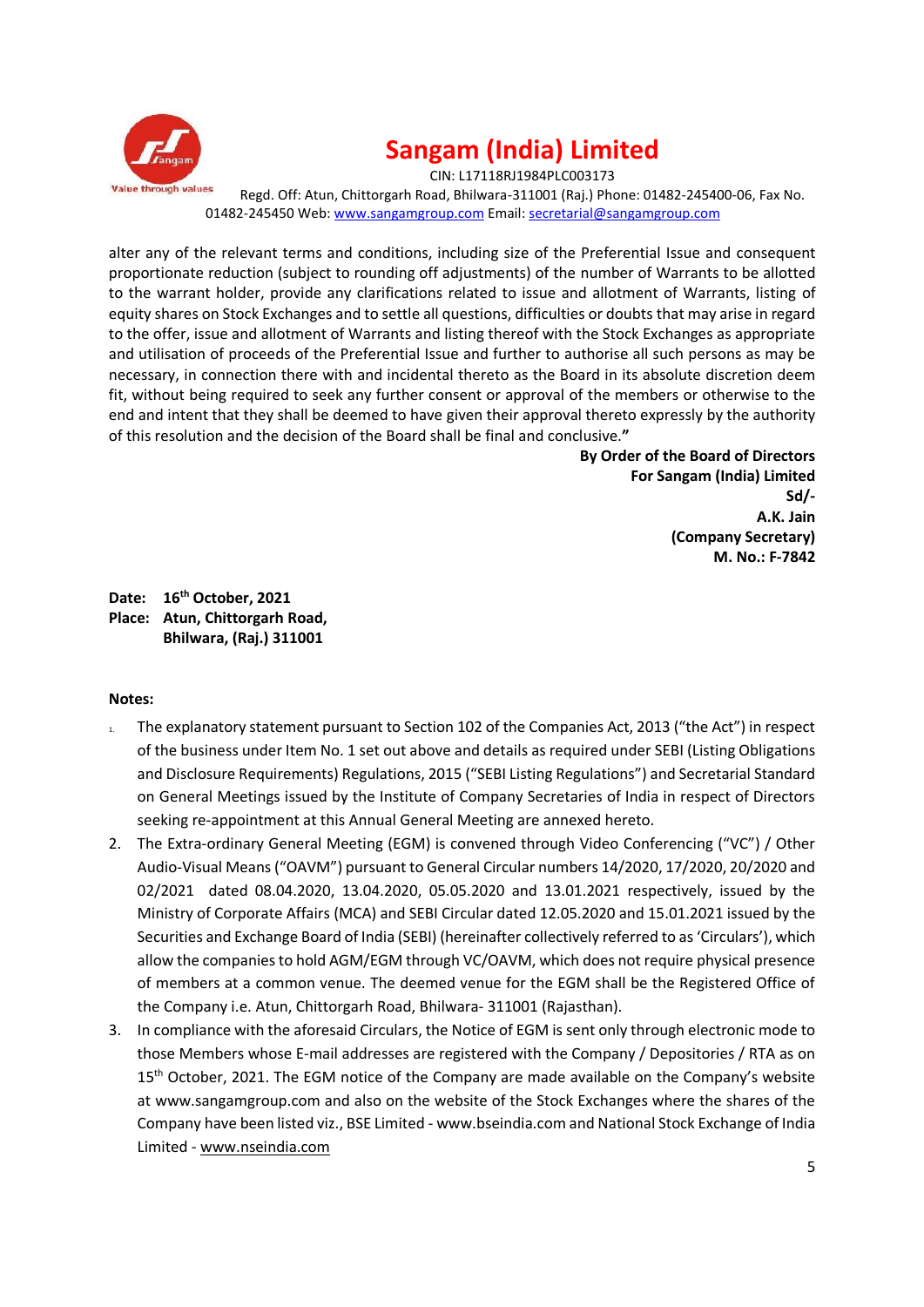

CIN: L17118RJ1984PLC003173

Regd. Off: Atun, Chittorgarh Road, Bhilwara-311001 (Raj.) Phone: 01482-245400-06, Fax No. 01482-245450 Web: www.sangamgroup.com Email: secretarial@sangamgroup.com

- 4. Though a Member entitled to attend and vote at the meeting is entitled to appoint one or more proxies (proxy need not be a member of the Company to attend and vote instead of himself / herself), the facility of appointment of Proxies is not available as the EGM is convened through VC / OAVM.
- 5. Members attending the EGM through VC / OAVM shall be counted for the purpose of reckoning the quorum under Section 103 of the Act.
- 6. In case of joint holders only such joint holder who is higher in the order of names will be entitled to vote during the meeting.
- 7. As a part of the green initiatives the Members, who have not yet registered their E-mail addresses, are requested to register their e-mail addresses with their DPs in case the shares are held by them in electronic form and with RTA in case the shares are held by them in physical form. Upon such registration, all communication from the Company/RTA will be sent to the registered e-mail address.
- 8. Members are requested to intimate, indicating their folio number, the changes, if any, in their registered address, either to the Company's Registrar and Share Transfer Agents or to their respective Depository Participant ("DP") in case the shares are held in dematerialized form.
- 9. As per the provisions of Section 72 of the Act and Rule 19(1) of the Companies (Share Capital and Debentures) Rules, 2014, Members holding shares in physical form may file nomination in the prescribed Form SH-13 with the Company's RTA. In respect of shares held in demat form, the nomination form may be filed with the respective DP.
- 10. As per Regulation 40 of SEBI (LODR) Regulations, 2015 as amended, securities of listed companies can be transferred only in dematerialized form with effect from 1st April, 2019, except in case of request received for transmission or transposition of securities. Hence, the Members holdings shares in physical form are requested to consider converting their holdings in the dematerialized form. The Members who are desirous to convert their physical holdings into dematerialized form, may contact the Depository Participant of their choice.
- 11. All documents referred in the accompanying Notice and Statement setting out material facts will be available for electronic inspection for Members on all working days (except Holiday) between 11.00 A.M. and 1.00 P.M. (IST) up to date of EGM.
- 12. The members / investors may send their complaints/ queries, if any to the Company's RTA at investor@bigshareonline.com or to the Company at secretarial@sangamgroup.com
- 13. CS Brij Kishore Sharma, Practicing Company Secretary (Membership No. FCS-6206) has been appointed as the Scrutinizer for the conduct of remote e-voting and e-voting process to be carried out at the EGM of the Company in a fair and transparent manner.
- 14. Since the EGM being held through VC/OAVM, the Route Map, Attendance Slip and proxy form are not attached to this Notice.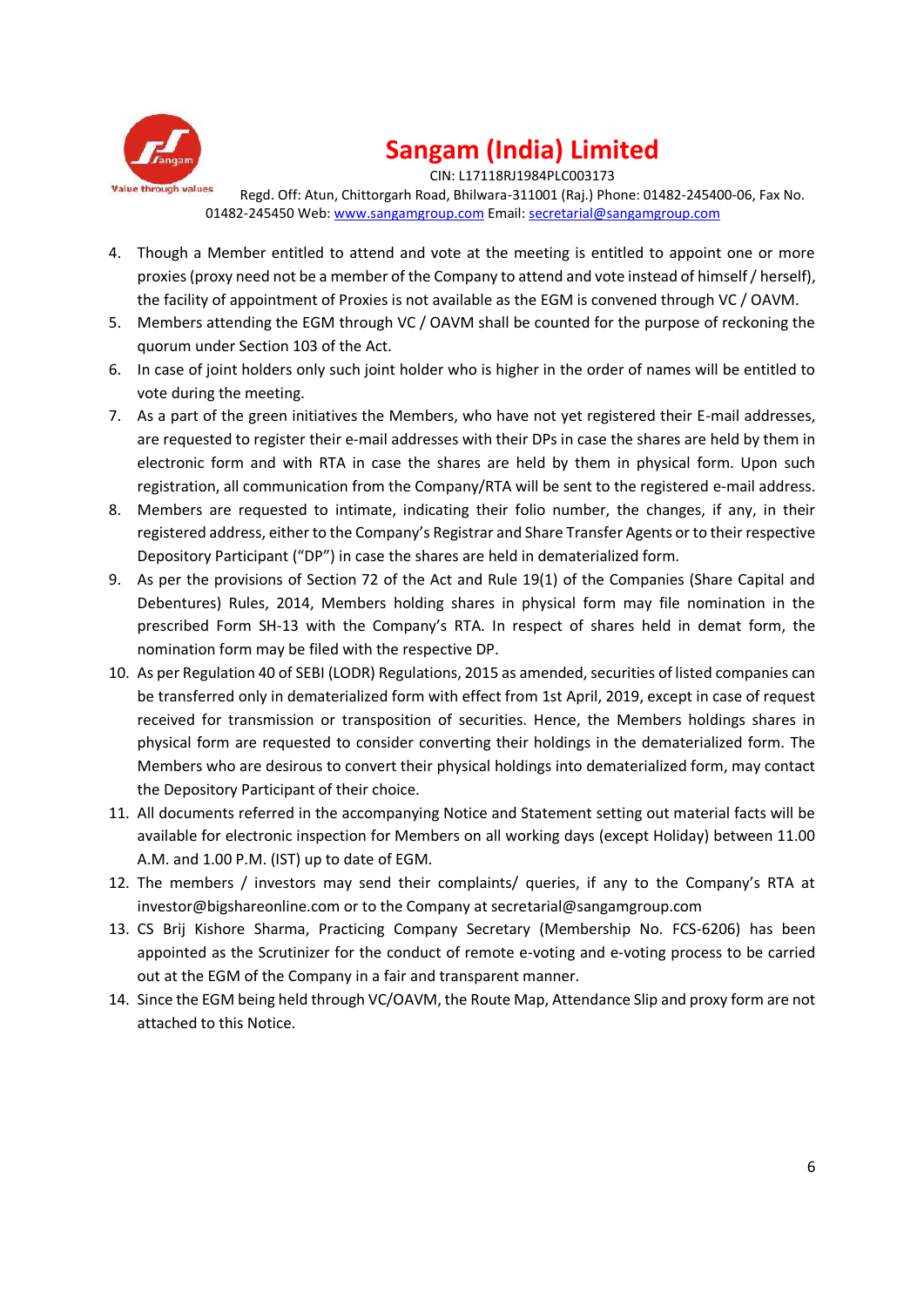

CIN: L17118RJ1984PLC003173

Regd. Off: Atun, Chittorgarh Road, Bhilwara-311001 (Raj.) Phone: 01482-245400-06, Fax No. 01482-245450 Web: www.sangamgroup.com Email: secretarial@sangamgroup.com

### 15. Voting Options

### **E-Voting System – For e-voting and Joining Virtual meetings.**

- i. As you are aware, in view of the situation arising due to COVID-19 global pandemic, the general meetings of the companies shall be conducted as per the guidelines issued by the Ministry of Corporate Affairs (MCA) vide Circular No. 14/2020 dated April 8, 2020, Circular No.17/2020 dated April 13, 2020 and Circular No. 20/2020 dated May 05, 2020. The forthcoming AGM/EGM will thus be held through through video conferencing (VC) or other audio visual means (OAVM). Hence, Members can attend and participate in the ensuing AGM/EGM through VC/OAVM.
- ii. Pursuant to the provisions of Section 108 of the Companies Act, 2013 read with Rule 20 of the Companies (Management and Administration) Rules, 2014 (as amended) and Regulation 44 of SEBI (Listing Obligations & Disclosure Requirements) Regulations 2015 (as amended), and MCA Circulars dated April 08, 2020, April 13, 2020 and May 05, 2020 the Company is providing facility of remote e-voting to its Members in respect of the business to be transacted at the AGM/EGM. For this purpose, the Company has entered into an agreement with Central Depository Services (India) Limited (CDSL) for facilitating voting through electronic means, as the authorized e-Voting's agency. The facility of casting votes by a member using remote e-voting as well as the e-voting system on the date of the EGM/AGM will be provided by CDSL.
- iii. The Members can join the EGM in the VC/OAVM mode 15 minutes before and after the scheduled time of the commencement of the Meeting by following the procedure mentioned in the Notice. The facility of participation at the EGM through VC/OAVM will be made available to at least 1000 members on first come first served basis. This will not include large Shareholders (Shareholders holding 2% or more shareholding), Promoters, Institutional Investors, Directors, Key Managerial Personnel, the Chairpersons of the Audit Committee, Nomination and Remuneration Committee and Stakeholders Relationship Committee, Auditors etc. who are allowed to attend the EGM without restriction on account of first come first served basis.
- iv. The attendance of the Members attending the EGM through VC/OAVM will be counted for the purpose of ascertaining the quorum under Section 103 of the Companies Act, 2013.
- v. Pursuant to MCA Circular No. 14/2020 dated April 08, 2020, the facility to appoint proxy to attend and cast vote for the members is not available for this EGM. However, in pursuance of Section 112 and Section 113 of the Companies Act, 2013, representatives of the members such as the President of India or the Governor of a State or body corporate can attend the EGM through VC/OAVM and cast their votes through e-voting.
- vi. In line with the Ministry of Corporate Affairs (MCA) Circular No. 17/2020 dated April 13, 2020, the Notice calling the EGM has been uploaded on the website of the Company at www.sangamgroup.com. The Notice can also be accessed from the websites of the Stock Exchanges i.e. BSE Limited and National Stock Exchange of India Limited at www.bseindia.com and www.nseindia.com respectively. The EGM Notice is also disseminated on the website of CDSL (agency for providing the Remote e-Voting facility and e-voting system during the EGM) i.e. www.evotingindia.com.
- vii. The EGM has been convened through VC/OAVM in compliance with applicable provisions of the Companies Act, 2013 read with MCA Circular No. 14/2020 dated April 8, 2020 and MCA Circular No. 17/2020 dated April 13, 2020 and MCA Circular No. 20/2020 dated May 05, 2020.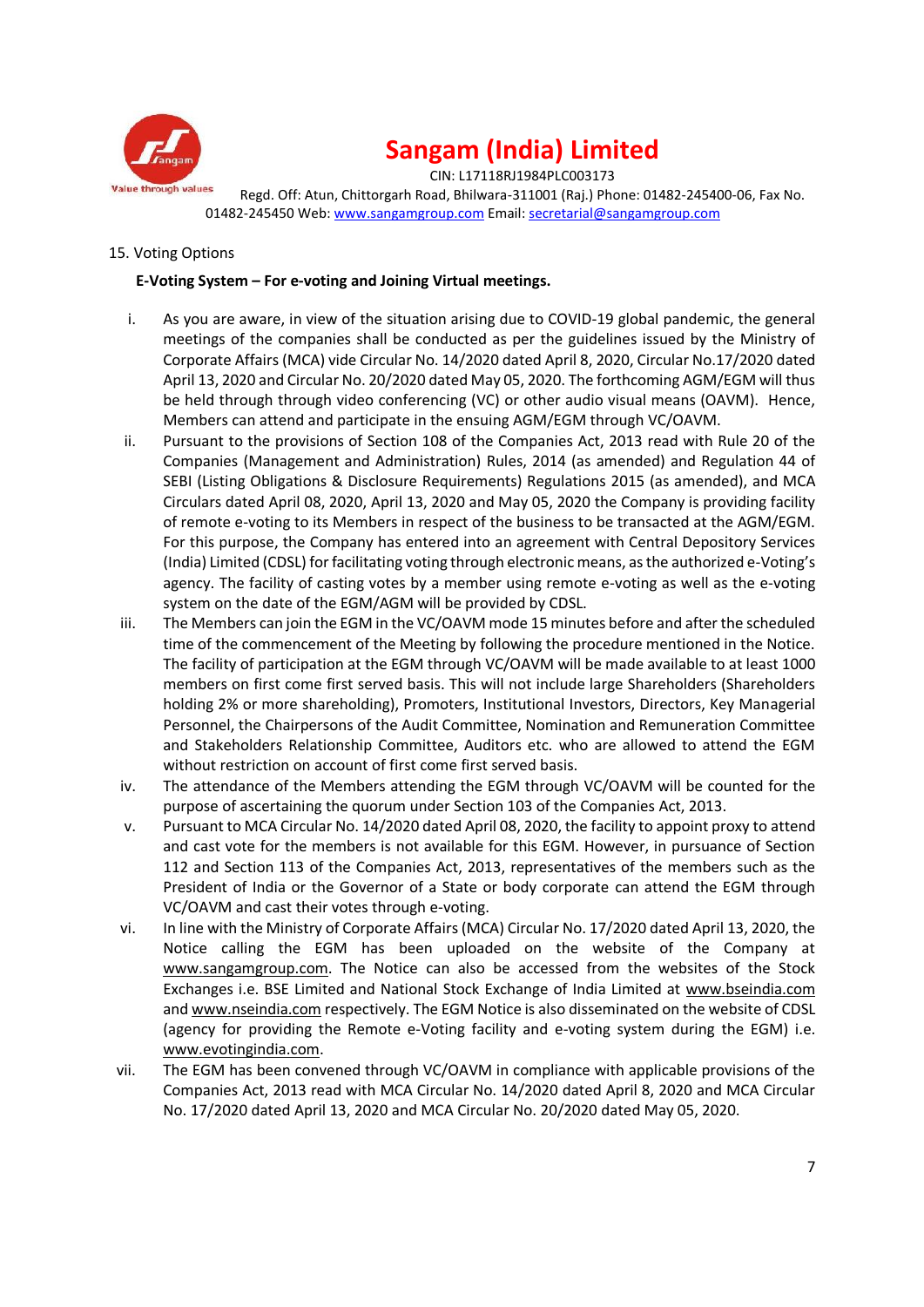

CIN: L17118RJ1984PLC003173 Regd. Off: Atun, Chittorgarh Road, Bhilwara-311001 (Raj.) Phone: 01482-245400-06, Fax No. 01482-245450 Web: www.sangamgroup.com Email: secretarial@sangamgroup.com

viii. In continuation of this Ministry's **General Circular No. 20/2020**, dated 05th May, 2020 and after due examination, it has been decided to allow companies whose AGMs/EGM were due to be held in the year 2020, or become due in the year 2021, to conduct their AGMs/EGM on or before 31.12.2021, in accordance with the requirements provided in paragraphs 3 and 4 of the General Circular No. 20/2020 as per MCA circular no. 02/2021 dated January,13,2021.

### **THE INTRUCTIONS OF SHAREHOLDERS FOR E-VOTING AND JOINING VIRTUAL MEETINGS ARE AS UNDER:**

- (i) The voting period begins on Wednesday,  $10^{th}$  November, 2021. at 9.00 AM and ends on Friday, 12<sup>th</sup> November, 2021 at 5.00 PM. During this period shareholders' of the Company, holding shares either in physical form or in dematerialized form, as on the cut-off date 05<sup>th</sup> November, 2021 may cast their vote electronically. The e-voting module shall be disabled by CDSL for voting thereafter.
- (ii) Shareholders who have already voted prior to the meeting date would not be entitled to vote at the meeting venue. Pursuant to SEBI Circular No. **SEBI/HO/CFD/CMD/CIR/P/2020/242 dated 09.12.2020,** under Regulation 44 of Securities and Exchange Board of India (Listing Obligations and Disclosure Requirements) Regulations, 2015, listed entities are required to provide remote e-voting facility to its shareholders, in respect of all shareholders' resolutions. However, it has been observed that the participation by the public non-institutional shareholders/retail shareholders is at a negligible level.

Currently, there are multiple e-voting service providers (ESPs) providing e-voting facility to listed entities in India. This necessitates registration on various ESPs and maintenance of multiple user IDs and passwords by the shareholders.

In order to increase the efficiency of the voting process, pursuant to a public consultation, it has been decided to enable e-voting to **all the demat account holders**, **by way of a single login credential, through their demat accounts/ websites of Depositories/ Depository Participants**. Demat account holders would be able to cast their vote without having to register again with the ESPs, thereby, not only facilitating seamless authentication but also enhancing ease and convenience of participating in e-voting process.

In terms of **SEBI circular no. SEBI/HO/CFD/CMD/CIR/P/2020/242 dated December 9, 2020** on e- Voting facility provided by Listed Companies, Individual shareholders holding securities in demat mode are allowed to vote through their demat account maintained with Depositories and Depository Participants. Shareholders are advised to update their mobile number and email Id in their demat accounts in order to access e-Voting facility.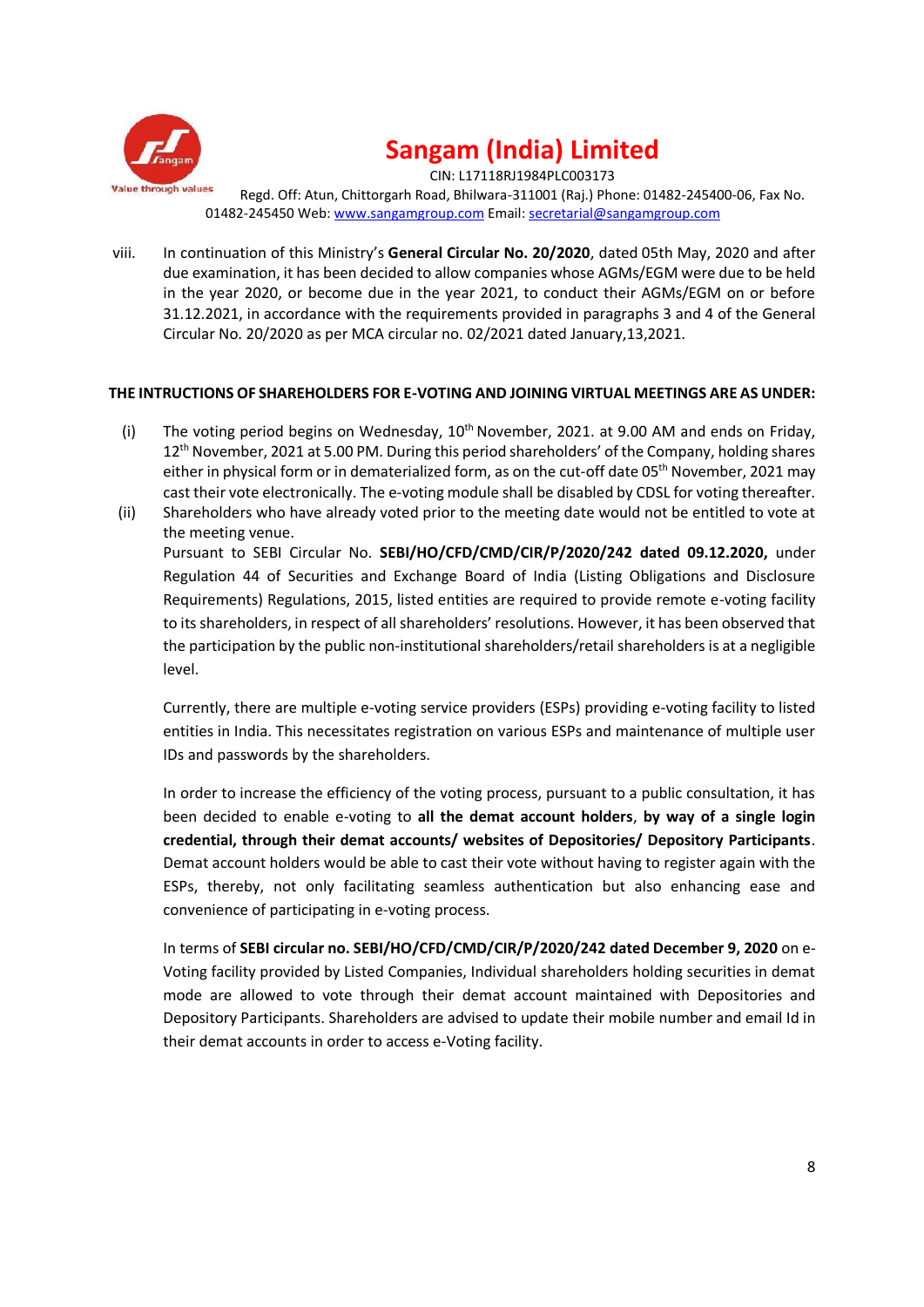

CIN: L17118RJ1984PLC003173

Regd. Off: Atun, Chittorgarh Road, Bhilwara-311001 (Raj.) Phone: 01482-245400-06, Fax No. 01482-245450 Web: www.sangamgroup.com Email: secretarial@sangamgroup.com

Pursuant to above said SEBI Circular**,** Login method for e-Voting and joining virtual meetings **for Individual shareholders holding securities in Demat mode CDSL/NSDL** is given below:

| <b>Type</b>                                                                       | of   Login Method                                                                                                                                                                                                                                                                                                                                                                                                                                                                                                                                                                                                                                                                                                                                                                                                                                                                                                                                                                                                                                                                                                                                                                                                                                                                                                                                                                                                                                                                                                                                                                                                                                           |
|-----------------------------------------------------------------------------------|-------------------------------------------------------------------------------------------------------------------------------------------------------------------------------------------------------------------------------------------------------------------------------------------------------------------------------------------------------------------------------------------------------------------------------------------------------------------------------------------------------------------------------------------------------------------------------------------------------------------------------------------------------------------------------------------------------------------------------------------------------------------------------------------------------------------------------------------------------------------------------------------------------------------------------------------------------------------------------------------------------------------------------------------------------------------------------------------------------------------------------------------------------------------------------------------------------------------------------------------------------------------------------------------------------------------------------------------------------------------------------------------------------------------------------------------------------------------------------------------------------------------------------------------------------------------------------------------------------------------------------------------------------------|
| shareholders                                                                      |                                                                                                                                                                                                                                                                                                                                                                                                                                                                                                                                                                                                                                                                                                                                                                                                                                                                                                                                                                                                                                                                                                                                                                                                                                                                                                                                                                                                                                                                                                                                                                                                                                                             |
|                                                                                   |                                                                                                                                                                                                                                                                                                                                                                                                                                                                                                                                                                                                                                                                                                                                                                                                                                                                                                                                                                                                                                                                                                                                                                                                                                                                                                                                                                                                                                                                                                                                                                                                                                                             |
| Individual<br>Shareholders<br>holding<br>securities in<br>Demat mode<br>with CDSL | 1) Users who have opted for CDSL Easi / Easiest facility, can login through their existing<br>user id and password. Option will be made available to reach e-Voting page without<br>any further authentication. The URL for users to login to Easi / Easiest are<br>https://web.cdslindia.com/myeasi/home/login or visit www.cdslindia.com and<br>click on Login icon and select New System Myeasi.<br>2) After successful login the Easi / Easiest user will be able to see the e-Voting option<br>for eligible companies where the evoting is in progress as per the information<br>provided by company. On clicking the evoting option, the user will be able to see e-<br>Voting page of the e-Voting service provider for casting your vote during the remote<br>e-Voting period or joining virtual meeting & voting during the meeting.<br>3) If the user is not registered for Easi/Easiest, option to register is available at<br>https://web.cdslindia.com/myeasi/Registration/ EasiRegistration<br>Alternatively, the user can directly access e-Voting page by providing Demat<br>4)<br>Number<br>and<br><b>PAN</b><br>No.<br>from<br>Account<br>e-Voting<br>link<br>available<br>a<br>www.cdslindia.com<br>click<br>home<br>or<br>on<br>page<br>on<br>https://evoting.cdslindia.com/Evoting/EvotingLogin<br>The<br>system<br>will<br>authenticate the user by sending OTP on registered Mobile & Email as recorded<br>in the Demat Account. After successful authentication, user will be able to see<br>the e-Voting option where the evoting is in progress and also able to directly<br>access the system of all e-Voting Service Providers. |
| Individual<br>Shareholders<br>holding<br>securities in<br>demat mode<br>with NSDL | If you are already registered for NSDL IDeAS facility, please visit the e-Services<br>1)<br>website of NSDL. Open web browser by typing the following URL:<br>https://eservices.nsdl.com either on a Personal Computer or on a mobile. Once<br>the home page of e-Services is launched, click on the "Beneficial Owner" icon<br>under "Login" which is available under 'IDeAS' section. A new screen will open.<br>You will have to enter your User ID and Password. After successful<br>authentication, you will be able to see e-Voting services. Click on "Access to e-<br>Voting" under e-Voting services and you will be able to see e-Voting page. Click<br>on company name or e-Voting service provider name and you will be re-directed<br>to e-Voting service provider website for casting your vote during the remote e-<br>Voting period or joining virtual meeting & voting during the meeting.<br>If the user is not registered for IDeAS e-Services, option to register is available at<br>2)<br>https://eservices.nsdl.com. Select "Register Online for IDeAS "Portal or click at<br>https://eservices.nsdl.com/SecureWeb/IdeasDirectReg.jsp<br>Visit the e-Voting website of NSDL. Open web browser by typing the following<br>3)<br>URL: https://www.evoting.nsdl.com/ either on a Personal Computer or on a<br>mobile. Once the home page of e-Voting system is launched, click on the icon<br>"Login" which is available under 'Shareholder/Member' section. A new screen                                                                                                                                                                |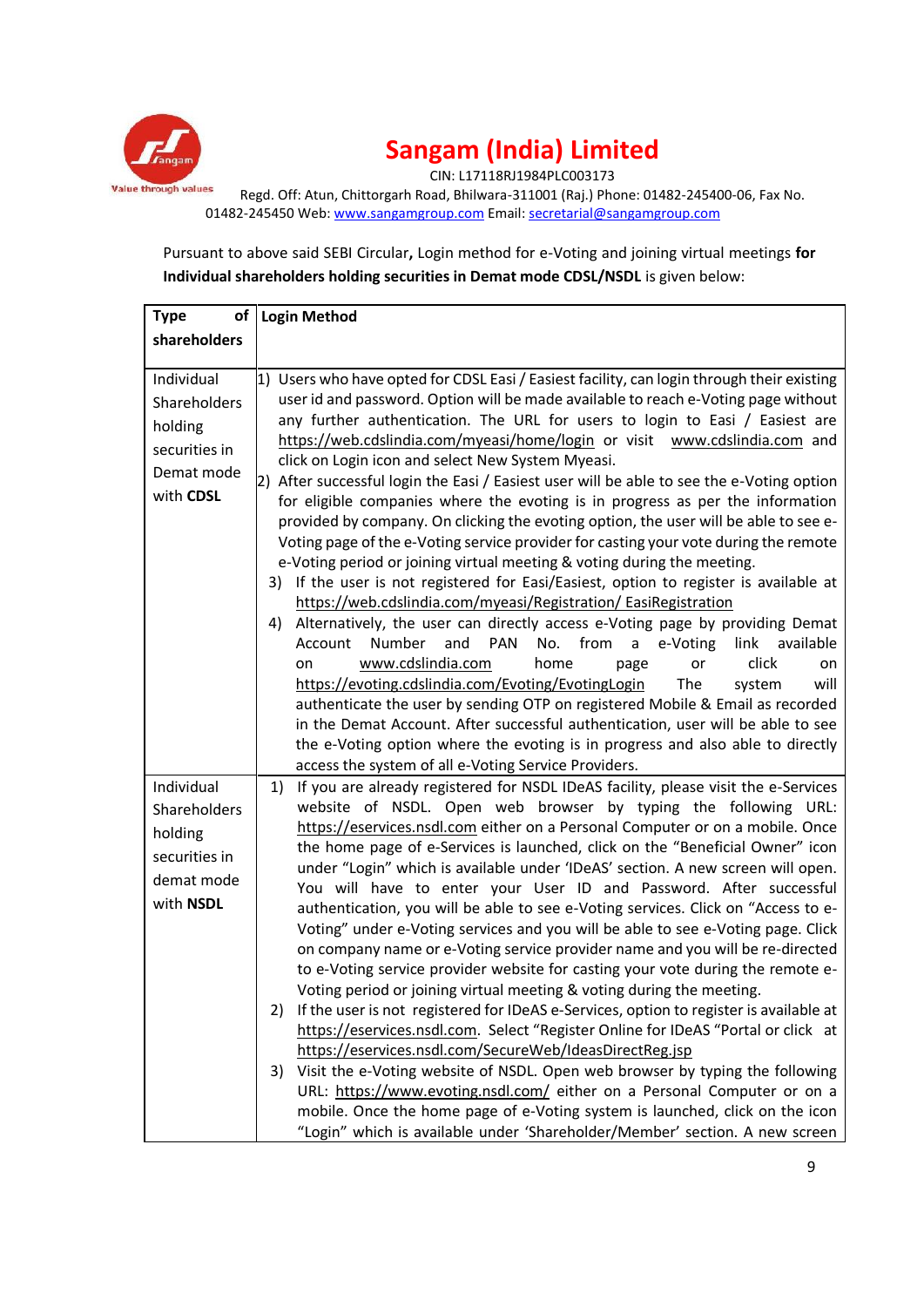

CIN: L17118RJ1984PLC003173

Regd. Off: Atun, Chittorgarh Road, Bhilwara-311001 (Raj.) Phone: 01482-245400-06, Fax No. 01482-245450 Web: www.sangamgroup.com Email: secretarial@sangamgroup.com

|                     | will open. You will have to enter your User ID (i.e. your sixteen digit demat<br>account number hold with NSDL), Password/OTP and a Verification Code as |
|---------------------|----------------------------------------------------------------------------------------------------------------------------------------------------------|
|                     | shown on the screen. After successful authentication, you will be redirected to                                                                          |
|                     | NSDL Depository site wherein you can see e-Voting page. Click on company name                                                                            |
|                     | or e-Voting service provider name and you will be redirected to e-Voting service                                                                         |
|                     | provider website for casting your vote during the remote e-Voting period or                                                                              |
|                     | joining virtual meeting & voting during the meeting.                                                                                                     |
| Individual          | You can also login using the login credentials of your demat account through your                                                                        |
| <b>Shareholders</b> | Depository Participant registered with NSDL/CDSL for e-Voting facility. After                                                                            |
| (holding)           | Successful login, you will be able to see e-Voting option. Once you click on e-Voting                                                                    |
| securities<br>in    | option, you will be redirected to NSDL/CDSL Depository site after successful                                                                             |
| demat mode)         | authentication, wherein you can see e-Voting feature. Click on company name or e-                                                                        |
| login through       | Voting service provider name and you will be redirected to e-Voting service provider                                                                     |
| their               | website for casting your vote during the remote e-Voting period or joining virtual                                                                       |
| Depository          | meeting & voting during the meeting.                                                                                                                     |
| Participants        |                                                                                                                                                          |
|                     |                                                                                                                                                          |

**Important note:** Members who are unable to retrieve User ID/ Password are advised to use Forget User ID and Forget Password option available at abovementioned website.

**Helpdesk for Individual Shareholders holding securities in demat mode for any technical issues related to login through Depository i.e. CDSL and NSDL**

| Login type                                                                      | <b>Helpdesk details</b>                                                                                                                                                             |  |
|---------------------------------------------------------------------------------|-------------------------------------------------------------------------------------------------------------------------------------------------------------------------------------|--|
| Individual Shareholders holding<br>securities in Demat mode with<br><b>CDSL</b> | Members facing any technical issue in login can contact CDSL<br>helpdesk by sending a request at<br>helpdesk.evoting@cdslindia.comor contact at 022-23058738<br>and 22-23058542-43. |  |
| Individual Shareholders holding                                                 | Members facing any technical issue in login can contact NSDL                                                                                                                        |  |
| securities in Demat mode with<br><b>NSDL</b>                                    | helpdesk by sending a request at evoting@nsdl.co.in or call at<br>toll free no.: 1800 1020 990 and 1800 22 44 30                                                                    |  |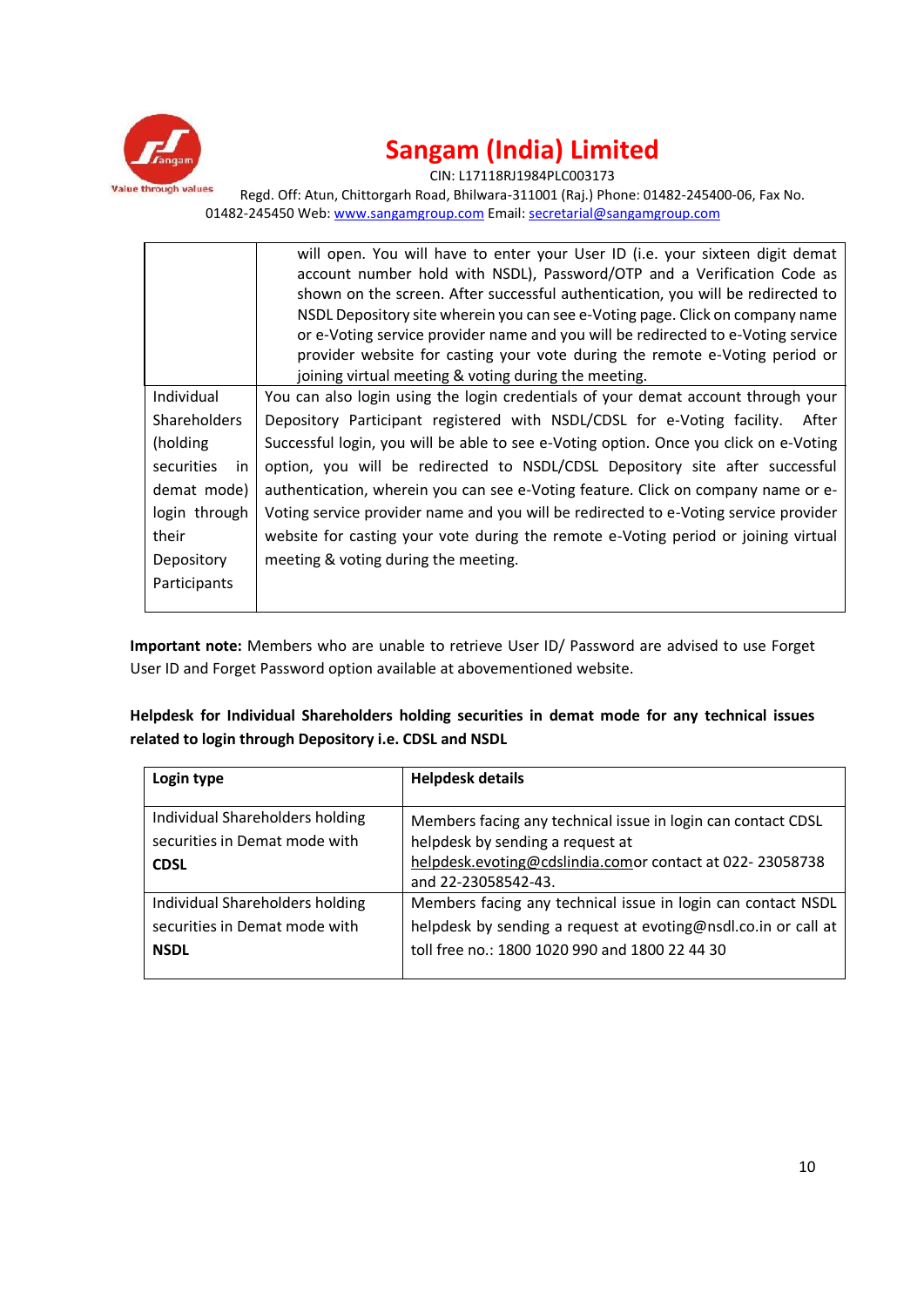

CIN: L17118RJ1984PLC003173

Regd. Off: Atun, Chittorgarh Road, Bhilwara-311001 (Raj.) Phone: 01482-245400-06, Fax No. 01482-245450 Web: www.sangamgroup.com Email: secretarial@sangamgroup.com

- (iii) Login method for e-Voting and joining virtual meetings for **Physical shareholders and shareholders other than individual holding in Demat form.**
	- 1) The shareholders should log on to the e-voting website www.evotingindia.com.
	- 2) Click on "Shareholders" module.
	- 3) Now enter your User ID
		- a. For CDSL: 16 digits beneficiary ID,
		- b. For NSDL: 8 Character DP ID followed by 8 Digits Client ID,
		- c. Shareholders holding shares in Physical Form should enter Folio Number registered with the Company.
	- 4) Next enter the Image Verification as displayed and Click on Login.
	- 5) If you are holding shares in demat form and had logged on to www.evotingindia.com and voted on an earlier e-voting of any company, then your existing password is to be used.
	- 6) If you are a first-time user follow the steps given below:

|                                                                                     | For Physical shareholders and other than individual shareholders holding<br>shares in Demat.                                                                                                                                                                                                 |  |  |
|-------------------------------------------------------------------------------------|----------------------------------------------------------------------------------------------------------------------------------------------------------------------------------------------------------------------------------------------------------------------------------------------|--|--|
| <b>PAN</b>                                                                          | Enter your 10 digit alpha-numeric *PAN issued by Income Tax Department<br>(Applicable for both demat shareholders as well as physical shareholders)<br>Shareholders who have not updated their PAN with the<br>$\bullet$<br>Company/Depository Participant are requested to use the sequence |  |  |
|                                                                                     | number sent by Company/RTA or contact Company/RTA.                                                                                                                                                                                                                                           |  |  |
| Dividend                                                                            | Enter the Dividend Bank Details or Date of Birth (in dd/mm/yyyy format) as                                                                                                                                                                                                                   |  |  |
| Bank                                                                                | recorded in your demat account or in the company records in order to login.                                                                                                                                                                                                                  |  |  |
| <b>Details</b>                                                                      | If both the details are not recorded with the depository or company,<br>$\bullet$                                                                                                                                                                                                            |  |  |
| <b>OR</b> Date of<br>please enter the member id / folio number in the Dividend Bank |                                                                                                                                                                                                                                                                                              |  |  |
| Birth                                                                               | details field.                                                                                                                                                                                                                                                                               |  |  |
| (DOB)                                                                               |                                                                                                                                                                                                                                                                                              |  |  |

- (iv) After entering these details appropriately, click on "SUBMIT" tab.
- (v) Shareholders holding shares in physical form will then directly reach the Company selection screen. However, shareholders holding shares in demat form will now reach 'Password Creation' menu wherein they are required to mandatorily enter their login password in the new password field. Kindly note that this password is to be also used by the demat holders for voting for resolutions of any other company on which they are eligible to vote, provided that company opts for e-voting through CDSL platform. It is strongly recommended not to share your password with any other person and take utmost care to keep your password confidential.
- (vi) For shareholders holding shares in physical form, the details can be used only for e-voting on the resolutions contained in this Notice.
- (vii) Click on the EVSN for the relevant "Sangam (India) Limited" on which you choose to vote.
- (viii) On the voting page, you will see "RESOLUTION DESCRIPTION" and against the same the option "YES/NO" for voting. Select the option YES or NO as desired. The option YES implies that you assent to the Resolution and option NO implies that you dissent to the Resolution.
- (ix) Click on the "RESOLUTIONS FILE LINK" if you wish to view the entire Resolution details.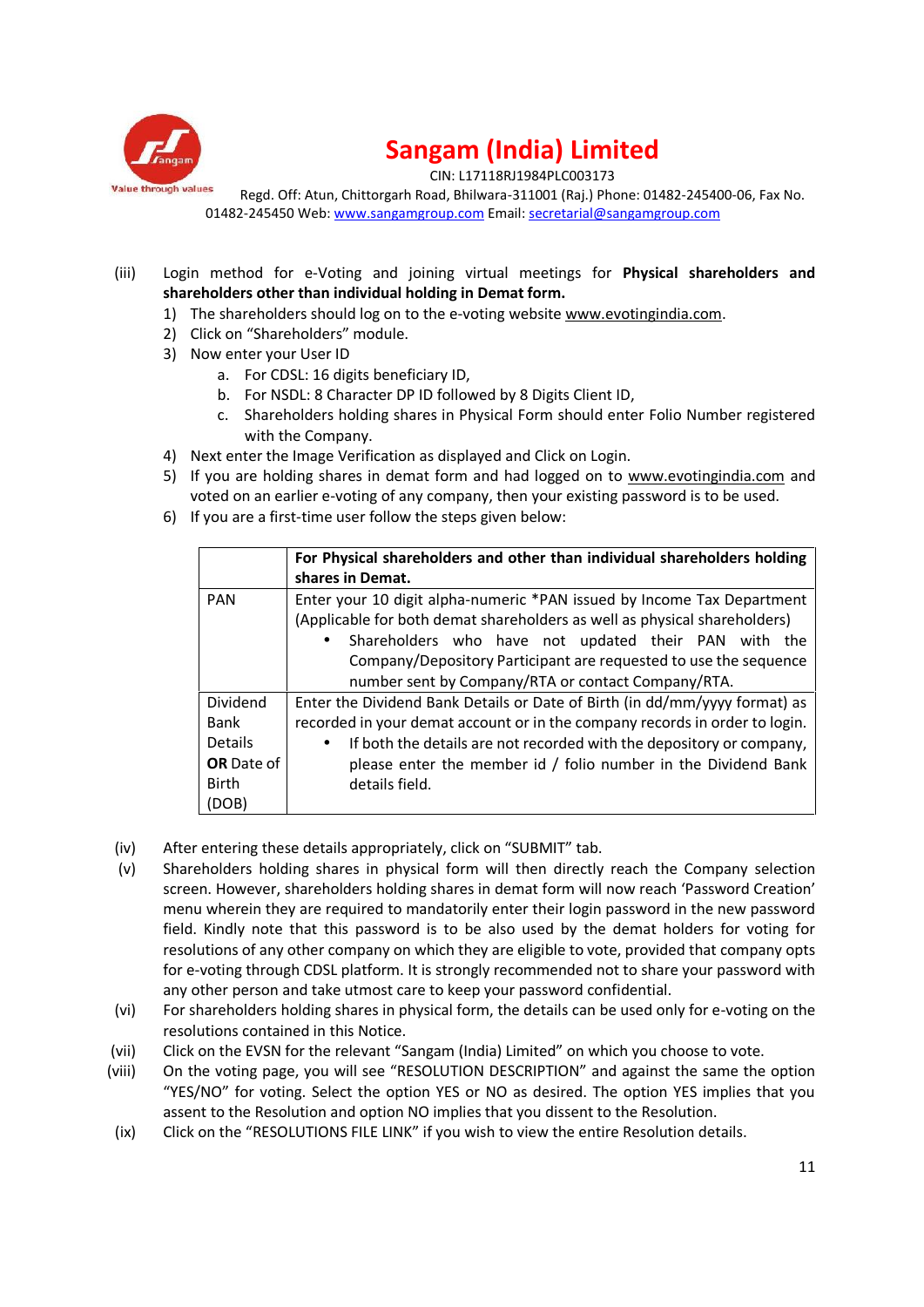

CIN: L17118RJ1984PLC003173

Regd. Off: Atun, Chittorgarh Road, Bhilwara-311001 (Raj.) Phone: 01482-245400-06, Fax No. 01482-245450 Web: www.sangamgroup.com Email: secretarial@sangamgroup.com

- (x) After selecting the resolution, you have decided to vote on, click on "SUBMIT". A confirmation box will be displayed. If you wish to confirm your vote, click on "OK", else to change your vote, click on "CANCEL" and accordingly modify your vote.
- (xi) Once you "CONFIRM" your vote on the resolution, you will not be allowed to modify your vote.
- (xii) You can also take a print of the votes cast by clicking on "Click here to print" option on the Voting page.
- (xiii) If a demat account holder has forgotten the login password then Enter the User ID and the image verification code and click on Forgot Password & enter the details as prompted by the system.
- (xiv) **Additional Facility for Non – Individual Shareholders and Custodians –For Remote Voting only.**
	- Non-Individual shareholders (i.e. other than Individuals, HUF, NRI etc.) and Custodians are required to log on to www.evotingindia.com and register themselves in the "Corporates" module.
	- A scanned copy of the Registration Form bearing the stamp and sign of the entity should be emailed to helpdesk.evoting@cdslindia.com.
	- After receiving the login details a Compliance User should be created using the admin login and password. The Compliance User would be able to link the account(s) for which they wish to vote on.
	- The list of accounts linked in the login should be mailed to helpdesk.evoting@cdslindia.com and on approval of the accounts they would be able to cast their vote.
	- A scanned copy of the Board Resolution and Power of Attorney (POA) which they have issued in favour of the Custodian, if any, should be uploaded in PDF format in the system for the scrutinizer to verify the same.
	- Alternatively Non Individual shareholders are required to send the relevant Board Resolution/ Authority letter etc. together with attested specimen signature of the duly authorized signatory who are authorized to vote, to the Scrutinizer and to the Company at the email address viz; bksharma162@gmail.com and secretarial@sangamgroup.com, if they have voted from individual tab & not uploaded same in the CDSL e-voting system for the scrutinizer to verify the same.

### **INSTRUCTIONS FOR SHAREHOLDERS ATTENDING THE EGM THROUGH VC/OAVM & E-VOTING DURING MEETING ARE AS UNDER:**

- 1. The procedure for attending meeting & e-Voting on the day of the EGM is same as the instructions mentioned above for e-voting.
- 2. The link for VC/OAVM to attend meeting will be available where the EVSN of Company will be displayed after successful login as per the instructions mentioned above for e-voting.
- 3. Shareholders who have voted through Remote e-Voting will be eligible to attend the meeting. However, they will not be eligible to vote at the EGM.
- 4. Shareholders are encouraged to join the Meeting through Laptops/IPads for better experience.
- 5. Further shareholders will be required to allow Camera and use Internet with a good speed to avoid any disturbance during the meeting.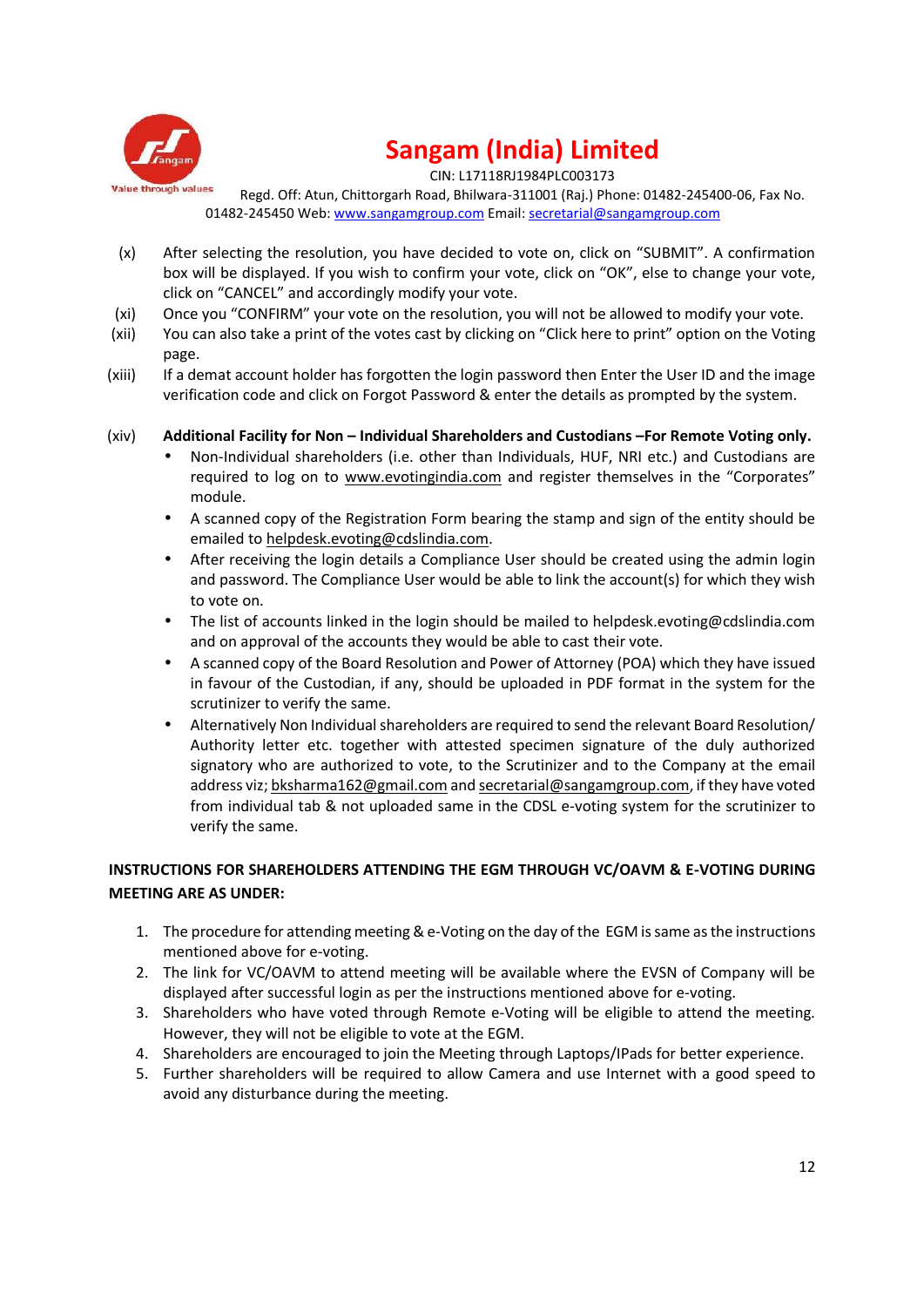

CIN: L17118RJ1984PLC003173

Regd. Off: Atun, Chittorgarh Road, Bhilwara-311001 (Raj.) Phone: 01482-245400-06, Fax No. 01482-245450 Web: www.sangamgroup.com Email: secretarial@sangamgroup.com

- 6. Please note that Participants Connecting from Mobile Devices or Tablets or through Laptop connecting via Mobile Hotspot may experience Audio/Video loss due to Fluctuation in their respective network. It is therefore recommended to use Stable Wi-Fi or LAN Connection to mitigate any kind of aforesaid glitches.
- 7. Shareholders who would like to express their views/ask questions during the meeting may register themselves as a speaker by sending their request in advance atleast5 (Five) days prior to meeting mentioning their name, demat account number/folio number, email id, mobile number at (company email id). The shareholders who do not wish to speak during the EGM but have queries may send their queries in advance 5 (Five) days prior to meeting mentioning their name, demat account number/folio number, email id, mobile number at secretarial@sangamgroup.com. These queries will be replied to by the company suitably by email.
- 8. Those shareholders who have registered themselves as a speaker will only be allowed to express their views/ask questions during the meeting.
- 9. Only those shareholders, who are present in the EGM through VC/OAVM facility and have not casted their vote on the Resolutions through remote e-Voting and are otherwise not barred from doing so, shall be eligible to vote through e-Voting system available during the EGM.
- 10. If any Votes are cast by the shareholders through the e-voting available during the EGM and if the same shareholders have not participated in the meeting through VC/OAVM facility, then the votes cast by such shareholders shall be considered invalid as the facility of e-voting during the meeting is available only to the shareholders attending the meeting.

### **PROCESS FOR THOSE SHAREHOLDERS WHOSE EMAIL/MOBILE NO. ARE NOT REGISTERED WITH THE COMPANY/DEPOSITORIES.**

- 1. For Physical shareholders- please provide necessary details like Folio No., Name of shareholder, scanned copy of the share certificate (front and back), PAN (self attested scanned copy of PAN card), AADHAR (self attested scanned copy of Aadhar Card) by email to secretarial@sangamgroup.com
- 2. For Demat shareholders-, Please update your email id & mobile no. with your respective Depository Participant (DP)
- 3. For Individual Demat shareholders Please update your email id & mobile no. with your respective Depository Participant (DP) which is mandatory while e-Voting & joining virtual meetings through Depository.

If you have any queries or issues regarding attending EGM & e-Voting from the CDSL e-Voting System, you can write an email to helpdesk.evoting@cdslindia.com or contact at 022-23058738 and 022- 23058542/43.

All grievances connected with the facility for voting by electronic means may be addressed to Mr. Rakesh Dalvi, Sr. Manager, (CDSL, ) Central Depository Services (India) Limited, A Wing, 25th Floor, Marathon Futurex, Mafatlal Mill Compounds, N M Joshi Marg, Lower Parel (East), Mumbai - 400013 or send an email to helpdesk.evoting@cdslindia.com or call on 022-23058542/43.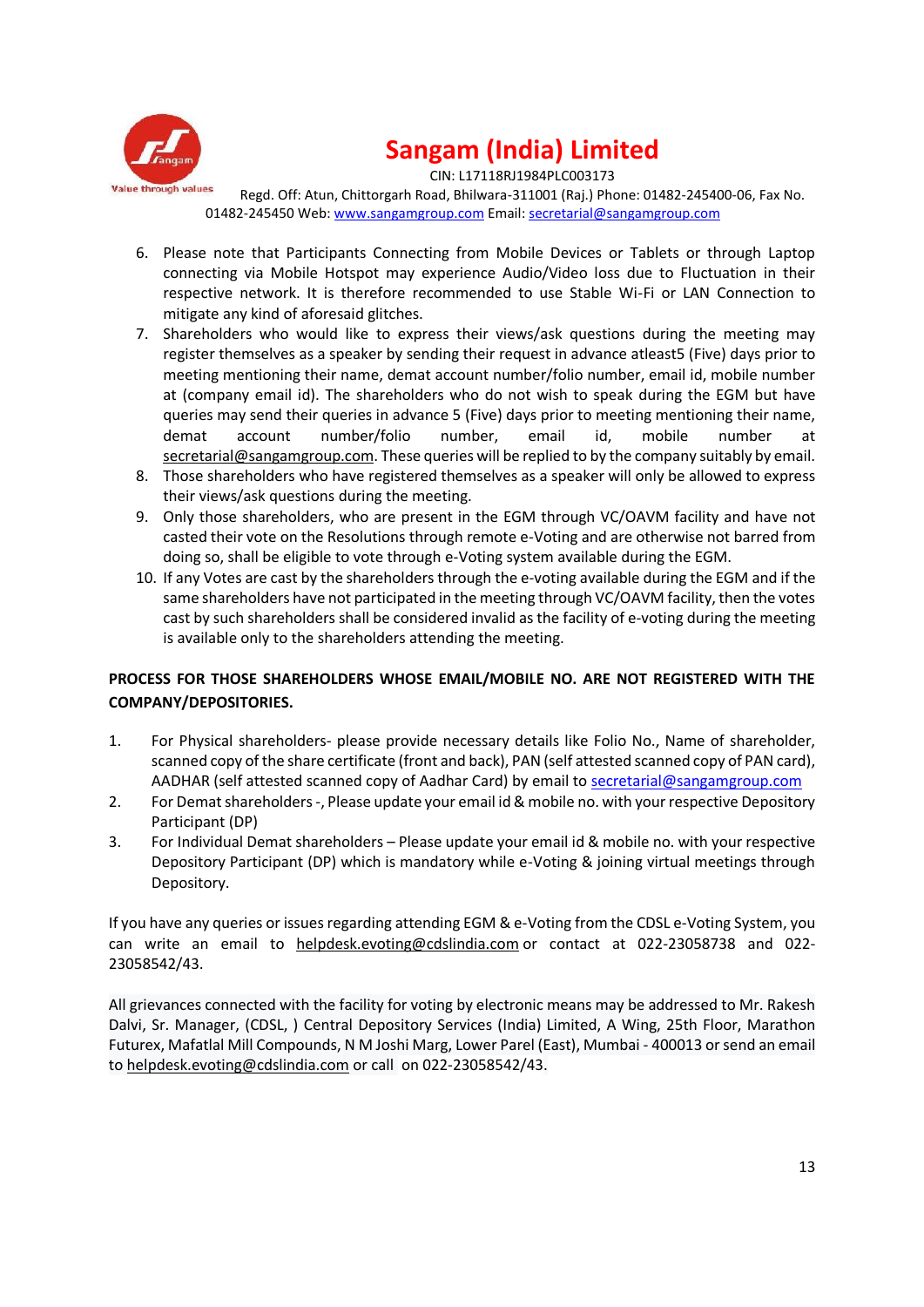

CIN: L17118RJ1984PLC003173 Regd. Off: Atun, Chittorgarh Road, Bhilwara-311001 (Raj.) Phone: 01482-245400-06, Fax No. 01482-245450 Web: www.sangamgroup.com Email: secretarial@sangamgroup.com

#### **EXPLANATORY STATEMENT PURSUANT TO SECTION 102 OF THE COMPANIES ACT, 2013**

#### **ITEM NO. 1:**

In accordance with Sections 23(1)(b), 42, 62(1)(c) and other applicable provisions of the Companies Act, 2013 (the "Act") and the Companies (Prospectus and Allotment of Securities) Rules, 2014, the Companies (Share Capital and Debentures) Rules, 2014 and other applicable rules made thereunder (including any statutory modification(s) or re-enactment(s) thereof for the time being in force) and in accordance with the Securities and Exchange Board of India (Issue of Capital and Disclosure Requirements) Regulations, 2018 (the "SEBI ICDR Regulations") and the Securities and Exchange Board of India (Listing Obligations and Disclosure Requirements) Regulations, 2015 (the "Listing Regulations"), as amended from time to time, approval of shareholders of the Company by way of special resolution is required to issue securities by way of preferential basis to Investor, Promoter(s) and Promoter9s) group of the Company.

This financial year started with a second wave, but the production process was fortunately not affected much. We were able to fulfil our targets and meet domestic/export demand which has grown subsequently owing to latest developments in the textile industry.

We would like to bring to your notice that Sangam (India) Limited has delivered good results in the second quarter of the financial year 2021-22. we are working towards enhancing our production capacities in order to manage the increased demand in foreign markets. The management team has already started working on the new project along with increasing present capacities. In view of the same, the company requires additional funds from owned capital as well as borrowed capital. The project implementation will be done in a phased manner and we would require the funds in phases as well.

The Preferential Issue in form of Warrants to investor, promoter(s) and promoter(s) group was considered for a speedy execution in order to help the company to build liquidity.

Implementation of the plan, which includes raising equity and business restructuring, will strengthen the balance sheet of the company. This in turn is expected to provide a strong platform for us to participate in emerging opportunities in the future.

In view of the above, the Board of Directors in its meeting held on 16th October, 2021 has approved the offer and issue up to 57,00,000 Warrants of the Company of Rs. 10/- each at a Premium of Rs. 170/- per share aggregating upto Rs. 103.00 Crore on Preferential basis to investor, promoter(s) and promoter(s) group of the company, subject to inter alia, the approval of the shareholders of the company and receipt of applicable regulatory and statutory approvals in relation thereto. Each warrant shall be convertible into One share of the Company.

The details in relation to the Preferential Issue as required under the SEBI (ICDR) Regulations and the Act read with the rules issued thereunder, are set forth below: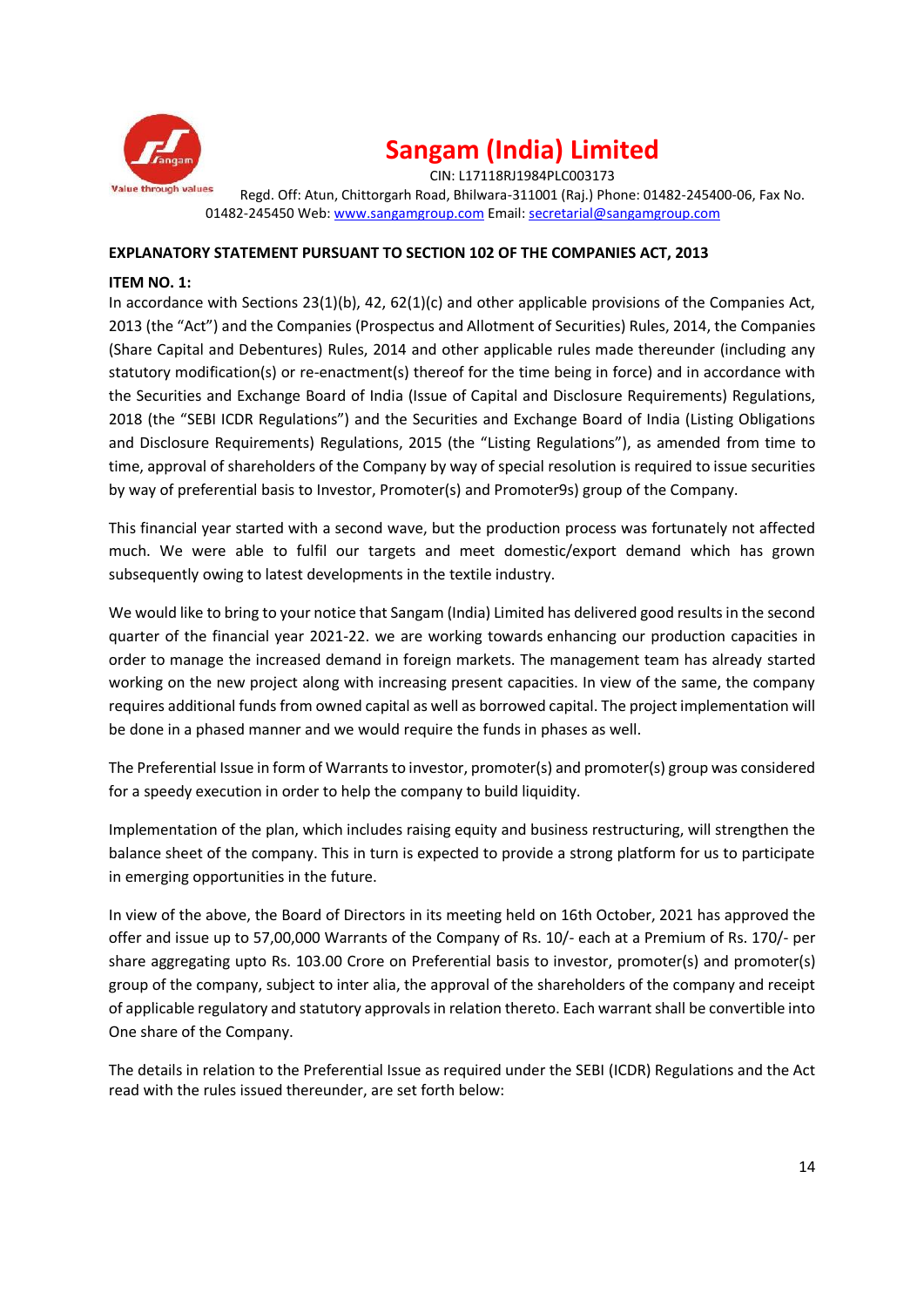

CIN: L17118RJ1984PLC003173

Regd. Off: Atun, Chittorgarh Road, Bhilwara-311001 (Raj.) Phone: 01482-245400-06, Fax No. 01482-245450 Web: www.sangamgroup.com Email: secretarial@sangamgroup.com

#### **i) Particulars of the Preferential Issue including date of passing of Board resolution**

The Board of Directors at its meeting held on 16<sup>th</sup> October, 2021 had, subject to the approval of the Members and such other approvals as may be required, approved the issuance of up to 57,00,000 Warrants at a price of Rs. 180/- per Warrant aggregating upto Rs. 103 Crores (Rupees One hundred Three Cores only) to the following Investor, Promoters and Pramoter(s) group for cash consideration, on a preferential basis:

| Sr.<br>No.     | <b>Name</b>                         | Category (Investor/Promoter(s)/<br>Promoter(s) Group) | <b>No of Warrants</b><br>Proposed |  |
|----------------|-------------------------------------|-------------------------------------------------------|-----------------------------------|--|
| $\mathbf{1}$   | Smt. Madhuri Madhusudan Kela        | Investor                                              | 2100000                           |  |
| $\overline{2}$ | Sh. Ram Pal Soni                    | Promoter(s)/Promoter(s) Group)                        | 700000                            |  |
| 3              | Smt. Radha Devi Soni                | Promoter(s)/Promoter(s) Group)                        | 200000                            |  |
| 4              | Smt. Mamta Modani                   | Promoter(s)/Promoter(s) Group)                        | 125000                            |  |
| 5              | Shri Niwas Modani                   | Promoter(s)/Promoter(s) Group)                        | 125000                            |  |
| 6              | Sh. Anurag Soni                     | Promoter(s)/Promoter(s) Group)                        | 600000                            |  |
| $\overline{7}$ | Smt. Archana Sodani                 | Promoter(s)/Promoter(s) Group)                        | 150000                            |  |
| 8              | Smt. Antima Soni                    | Promoter(s)/Promoter(s) Group)                        | 100000                            |  |
| 9              | Anjana Soni Thakur                  | Promoter(s)/Promoter(s) Group)                        | 100000                            |  |
| 10             | Neelgagan Commercial Company<br>Ltd | Promoter(s)/Promoter(s) Group)                        | 200000                            |  |
| 11             | Sahyog Finance Limited              | Promoter(s)/Promoter(s) Group)                        | 400000                            |  |
| 12             | Sangam Fincap Limited               | Promoter(s)/Promoter(s) Group)                        | 100000                            |  |
| 13             | Sangam E-Com Limited                | Promoter(s)/Promoter(s) Group)                        | 800000                            |  |
|                | <b>Total</b>                        |                                                       | 57,00,000                         |  |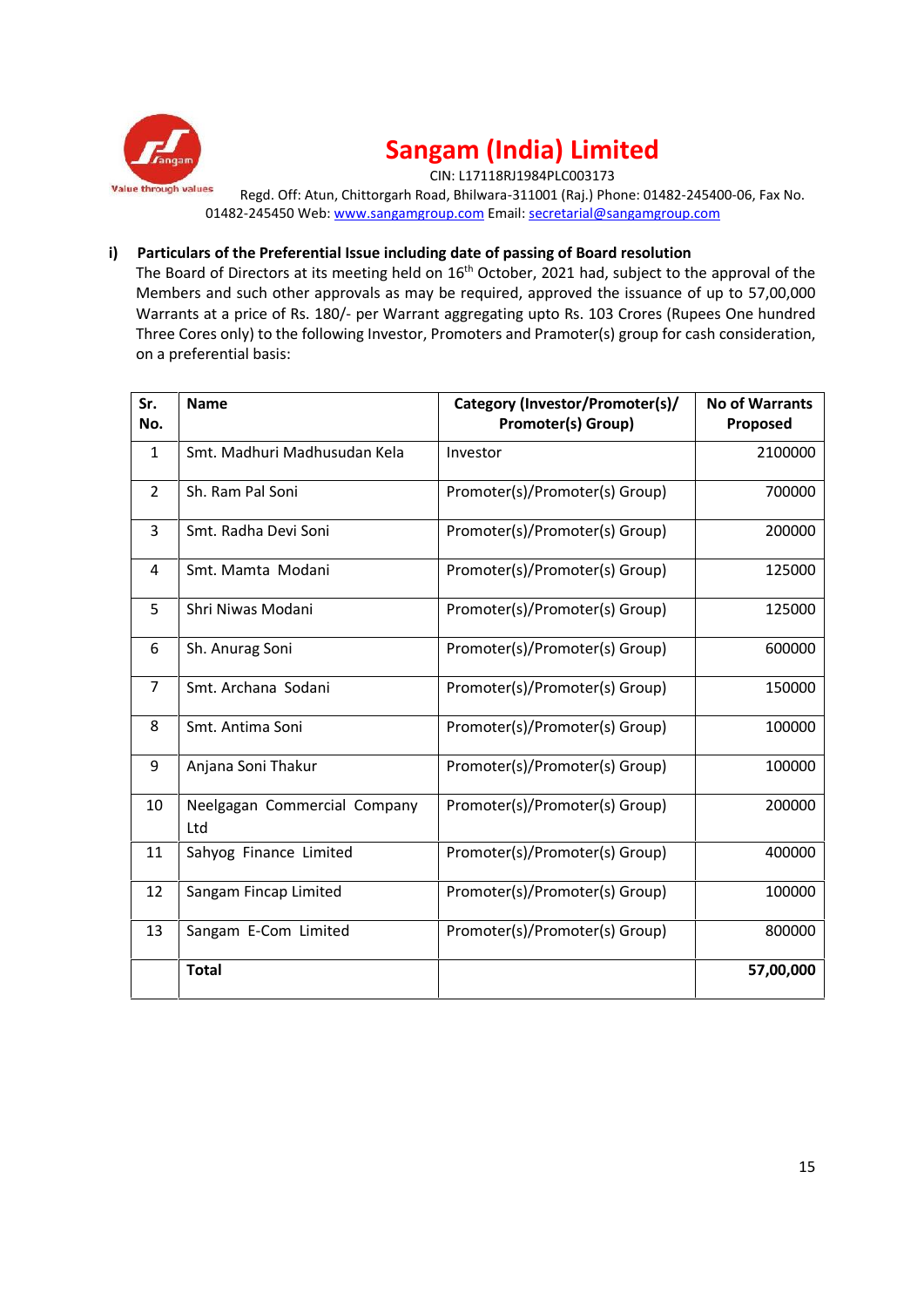

CIN: L17118RJ1984PLC003173

Regd. Off: Atun, Chittorgarh Road, Bhilwara-311001 (Raj.) Phone: 01482-245400-06, Fax No. 01482-245450 Web: www.sangamgroup.com Email: secretarial@sangamgroup.com

#### **ii) Maximum Number of specified securities offered and the price at which security is being offered**

Up to 57,00,000 Warrants of the Company, at a price of Rs. 180/- (including a premium of Rs. 170/-) per Warrants aggregating up to Rs. 103 Crore (Rupees One Hundred Three Crore only), such price being not less than the minimum price as on the Relevant Date determined in accordance with the provisions of Chapter V of the SEBI ICDR Regulations.

#### **iii) Objects of the Preferential Issue and aggregate amount proposed to be raised**

This financial year started with a second wave, but the production process was fortunately not affected much. We were able to fulfil our targets and meet domestic/export demand which has grown subsequently owing to latest developments in the textile industry.

We would like to bring to your notice that Sangam India Limited has delivered good results in the second quarter of the financial year 2021-22. we are working towards enhancing our production capacities in order to manage the increased demand in foreign markets. The management team has already started working on the new project along with increasing present capacities. In view of the same, the company requires additional funds from owned capital as well as borrowed capital. The project implementation will be done in a phased manner and we would require the funds in phases as well.

The Preferential Issue in form of Warrants to investor, promoter(s) and promoter(s) group was considered for a speedy execution in order to help the company to build liquidity.

Implementation of the plan, which includes raising equity and business restructuring, will strengthen the balance sheet of the company. This in turn is expected to provide a strong platform for us to participate in emerging opportunities in the future.

#### **iv) Relevant Date**

In terms of the provisions of Chapter V of the SEBI ICDR Regulations, relevant date for determining the floor price for the Preferential Issue is  $14<sup>th</sup>$  October, 2021, being the date 30 days prior to the date of this Extra-ordinary General Meeting (EGM) at which the proposed preferential issue will be considered.

### **v) Basis on which the price has been arrived at and justification for the price (including premium, if any)**

The Equity Shares of the Company are listed on BSE Limited ("BSE") and National Stock Exchange of India Limited ("NSE") (together referred to as the "Stock Exchanges").

The Equity Shares are frequently traded in terms of the SEBI ICDR Regulations and NSE, being the Stock Exchange with higher trading volumes for the said period, has been considered for determining the floor price in accordance with the SEBI (ICDR) Regulations In terms of the applicable provisions of the SEBI (ICDR) Regulations, the minimum floor price, at which the shares may be issued, is Rs. 179.42 per share, being higher of the following:

- a) Average of the weekly high and low of the volume weighted average price of the Equity Shares of the Company quoted on NSE, during the twenty-six (26) weeks preceding the Relevant Date, i.e. Rs. 125.51 per Equity Share; or
- b) Average of the weekly high and low of the volume weighted average price of the Equity Shares of the Company quoted on NSE, during the two (2) weeks preceding the Relevant Date i.e. Rs. 179.42 per Equity Share.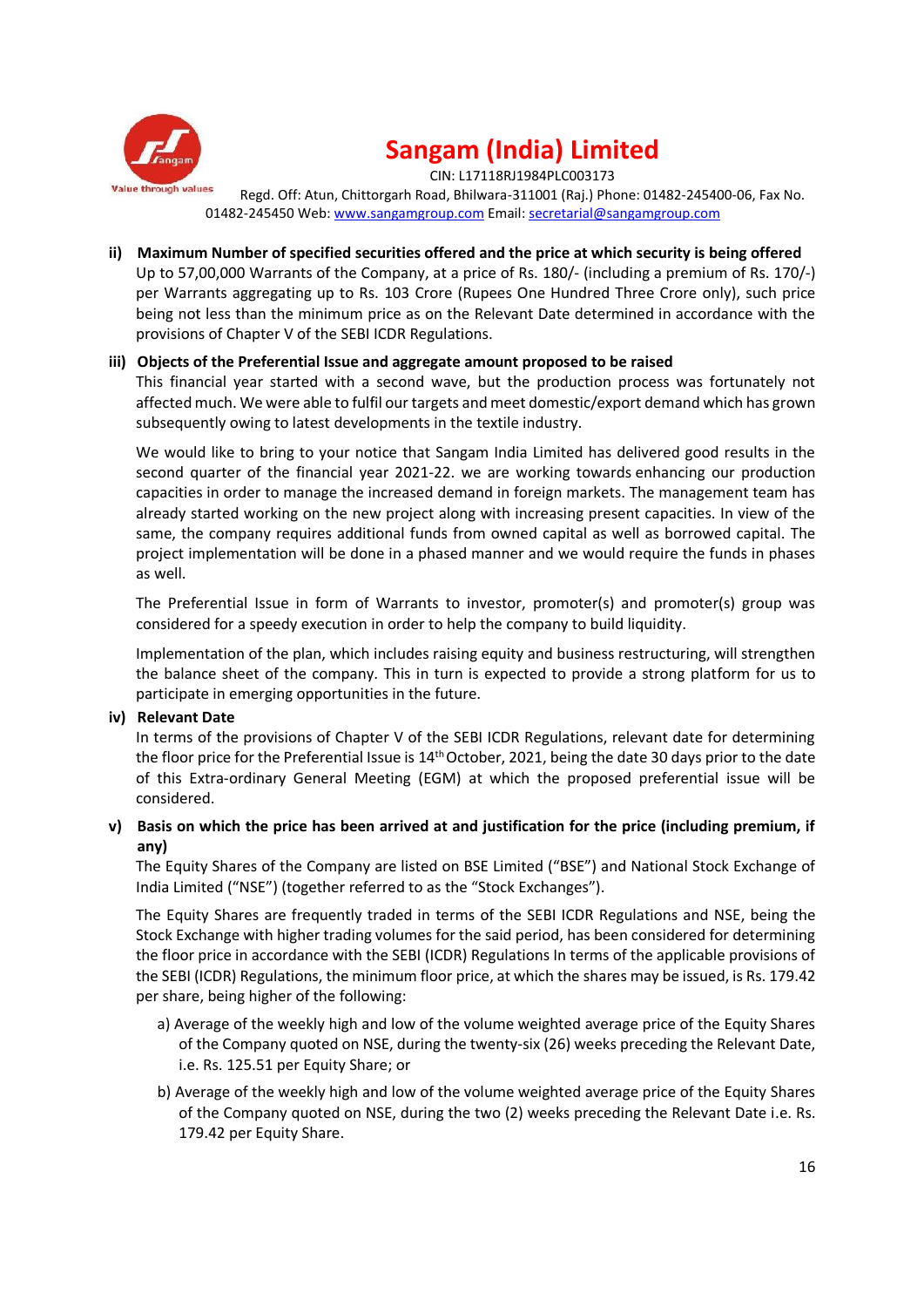

CIN: L17118RJ1984PLC003173

Regd. Off: Atun, Chittorgarh Road, Bhilwara-311001 (Raj.) Phone: 01482-245400-06, Fax No. 01482-245450 Web: www.sangamgroup.com Email: secretarial@sangamgroup.com

The Board of Directors has decided to issue share warrant at a price of Rs. 180/- per warrant.

In case of frequently traded shares, the price of the equity shares to be allotted pursuant to the preferential issue shall be determined by regulation 164.

The pricing of the Warrants to be allotted on preferential basis is Rs. 180/- per Warrant which is not lower than the floor price determined as per Regulation 164 of the SEBI (ICDR) Regulations, 2018.

**vi) Intent of the Promoters, directors or key managerial personnel of the Company to subscribe to the Preferential Issue; contribution being made by the Promoters or Directors either as part of the Preferential Issue or separately in furtherance of the objects**

The Warrants shall be issued to proposed allottees, the Investor, Promoter(s) and Promoter(s) Group of the Company. The proposed allottees have indicated its intention to subscribe to the Preferential Issue. The Promoters or Promoter group as mentioned above will subscribe the warrants mentioned against their names, in the proposed Preferential Issue. None of the Directors or Key Managerial Personnel of the Company, except Mr. Ram Pal Soni, Mr. Shri Niwas Modani and Mr. Anurag Soni, intend to subscribe to any of the Warrants proposed to be issued under the Preferential Issue or otherwise contribute to the Preferential Issue or separately in furtherance of the objects specified herein above.

### **vii) Time frame within which the Preferential Issue shall be completed**

As required under the SEBI ICDR Regulations, the Warrants shall be allotted by the Company within a period of 15 days from the date of passing of this Resolution, provided that where the allotment of the proposed Warrants is pending on account of receipt of any approval or permission from any regulatory or statutory authority, the allotment shall be completed within a period of 15 days from the date of receipt of last of such approvals or permissions. After allotment, the share warrants shall be convertible into Equity Shares of the Company within 18 months from the date of allotment of the warrant.

**viii) Principal terms of assets charged as securities**

Not applicable.

**ix) Shareholding pattern of the Company before and after the Preferential Issue**

| S.  | Category                |                            |                 | Pre Issue                |                          | <b>Post Preferential Issue</b>  |
|-----|-------------------------|----------------------------|-----------------|--------------------------|--------------------------|---------------------------------|
| No. |                         |                            | No of<br>shares | % age of<br>Shareholding | No of<br>shares          | % age of<br><b>Shareholding</b> |
| A   | <b>Promoter Holding</b> |                            |                 |                          |                          |                                 |
|     | 1                       | Indian                     |                 |                          |                          |                                 |
|     |                         | Individual                 | 8244433         | 18.99                    | 10344433                 | 21.06                           |
|     |                         | <b>Bodies Corporate</b>    | 18440262        | 42.47                    | 19940262                 | 40.59                           |
|     |                         | <b>Sub Total</b>           | 26684695        | 61.45                    | 30284695                 | 61.65                           |
|     | $\overline{2}$          | <b>Foreign Promoter(s)</b> | -               | $\overline{\phantom{a}}$ | $\overline{\phantom{a}}$ | $\overline{\phantom{a}}$        |
|     |                         | Sub Total (A)              | 26684695        | 61.45                    | 30284695                 | 61.65                           |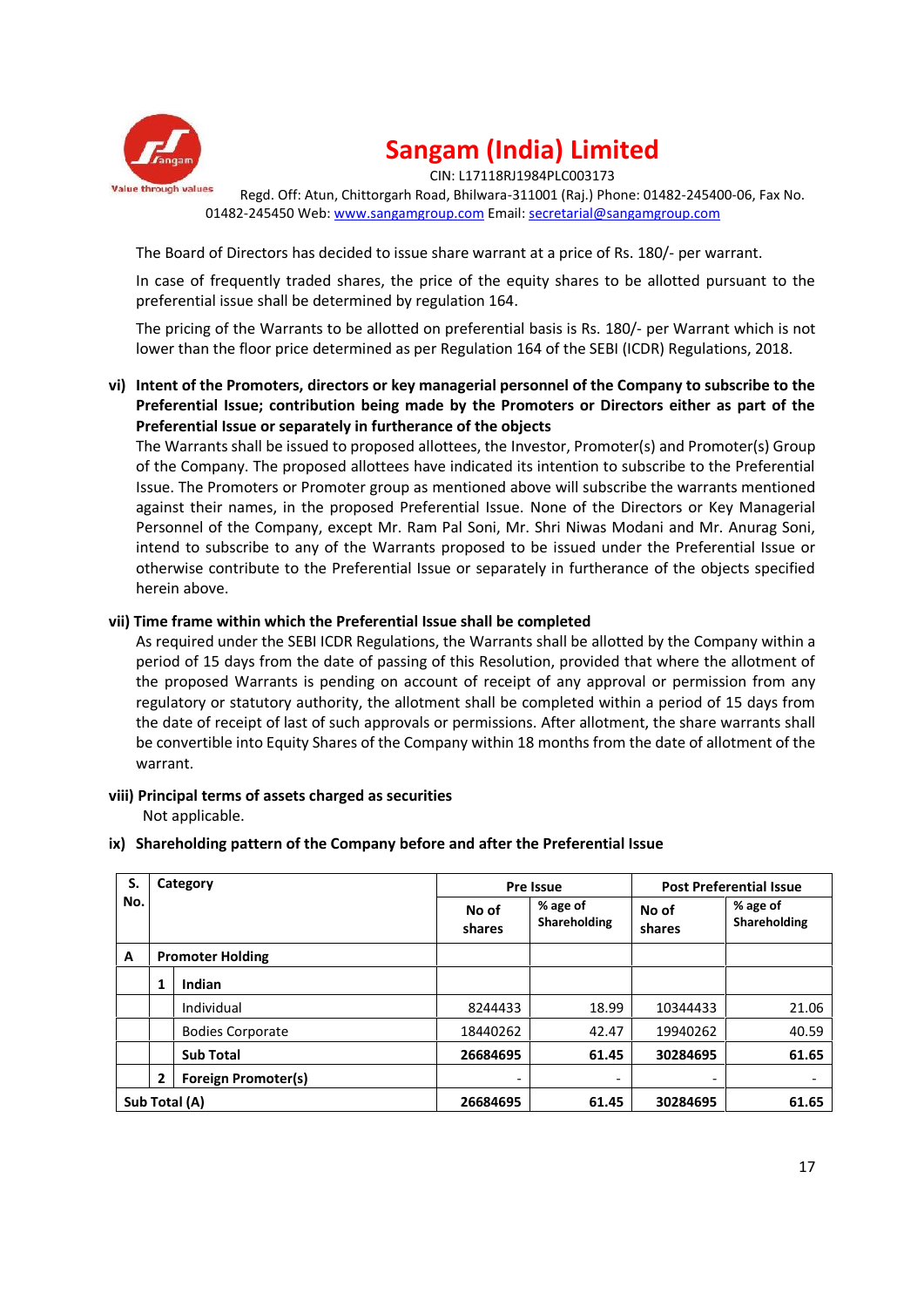

CIN: L17118RJ1984PLC003173

Regd. Off: Atun, Chittorgarh Road, Bhilwara-311001 (Raj.) Phone: 01482-245400-06, Fax No. 01482-245450 Web: www.sangamgroup.com Email: secretarial@sangamgroup.com

| В                 |   | <b>Non-Promoter Holding</b> |          |          |          |       |
|-------------------|---|-----------------------------|----------|----------|----------|-------|
|                   | 1 | <b>Institutions</b>         | 341886   | 0.79     | 341886   | 0.70  |
|                   | 2 | <b>Non Institutions</b>     |          |          |          |       |
|                   |   | Individual                  | 3026158  | 6.97     | 5126158  | 10.44 |
|                   |   | <b>Bodies Corporate</b>     | 11434305 | 26.33    | 11434305 | 23.28 |
|                   |   | Trusts                      | 50       | 0.00     | 50       | 0.00  |
|                   |   | <b>Others</b>               | 1934465  | 4.46     | 1934465  | 3.94  |
| Sub Total (B)     |   |                             | 16736864 | 38.55    | 18836864 | 38.35 |
| Grand Total (A+B) |   | 43421559                    | 100.00   | 49121559 | 100.00   |       |

**x) Identity of the natural persons who are the ultimate beneficial owners of the Equity Shares proposed to be allotted and/or who ultimately control the proposed allottees, the percentage of post Preferential Issue capital that may be held by them and change in control, if any, in the Company consequent to the Preferential Issue**

The Equity Shares are proposed to be allotted to proposed allottees, Investors, Promoters & Promoters group of the Company. Details of shareholding of proposed allottees in the Company, prior to and after the proposed Preferential Issue, are as under:

| Sr.<br>No.     | Name of Proposed<br>Allottees        | Pre-Preferential Issue as on 15th<br>October, 2021 |            | Post-Allotment of Equity Shares<br>pursuant to the Preferential<br>Issue* |            |  |
|----------------|--------------------------------------|----------------------------------------------------|------------|---------------------------------------------------------------------------|------------|--|
|                |                                      | No. of Equity                                      | Percentage | No. of Equity                                                             | Percentage |  |
|                |                                      | Shares held                                        | held       | Shares held                                                               | held       |  |
| $\mathbf{1}$   | Smt. Madhuri<br>Madhusudan Kela      | 0                                                  | 0.00       | 2100000                                                                   | 4.28       |  |
| $\overline{2}$ | Sh. Ram Pal Soni                     | 1453950                                            | 3.35       | 2153950                                                                   | 4.38       |  |
| 3              | Smt. Radha Devi Soni                 | 777761                                             | 1.79       | 977761                                                                    | 1.99       |  |
| 4              | Smt. Mamta Modani                    | 505404                                             | 1.16       | 630404                                                                    | 1.28       |  |
| 5              | Shri Niwas Modani                    | 499779                                             | 1.15       | 624779                                                                    | 1.27       |  |
| 6              | Sh. Anurag Soni                      | 3838665                                            | 8.84       | 4438665                                                                   | 9.04       |  |
| $\overline{7}$ | Smt. Archana Sodani                  | 460774                                             | 1.06       | 610774                                                                    | 1.24       |  |
| 8              | Smt. Antima Soni                     | 246050                                             | 0.57       | 346050                                                                    | 0.70       |  |
| 9              | Smt. Anjana Soni<br>Thakur           | 203750                                             | 0.47       | 303750                                                                    | 0.62       |  |
| 10             | Neelgagan Commercial<br>Company Ltd. | 1400000                                            | 3.22       | 1600000                                                                   | 3.26       |  |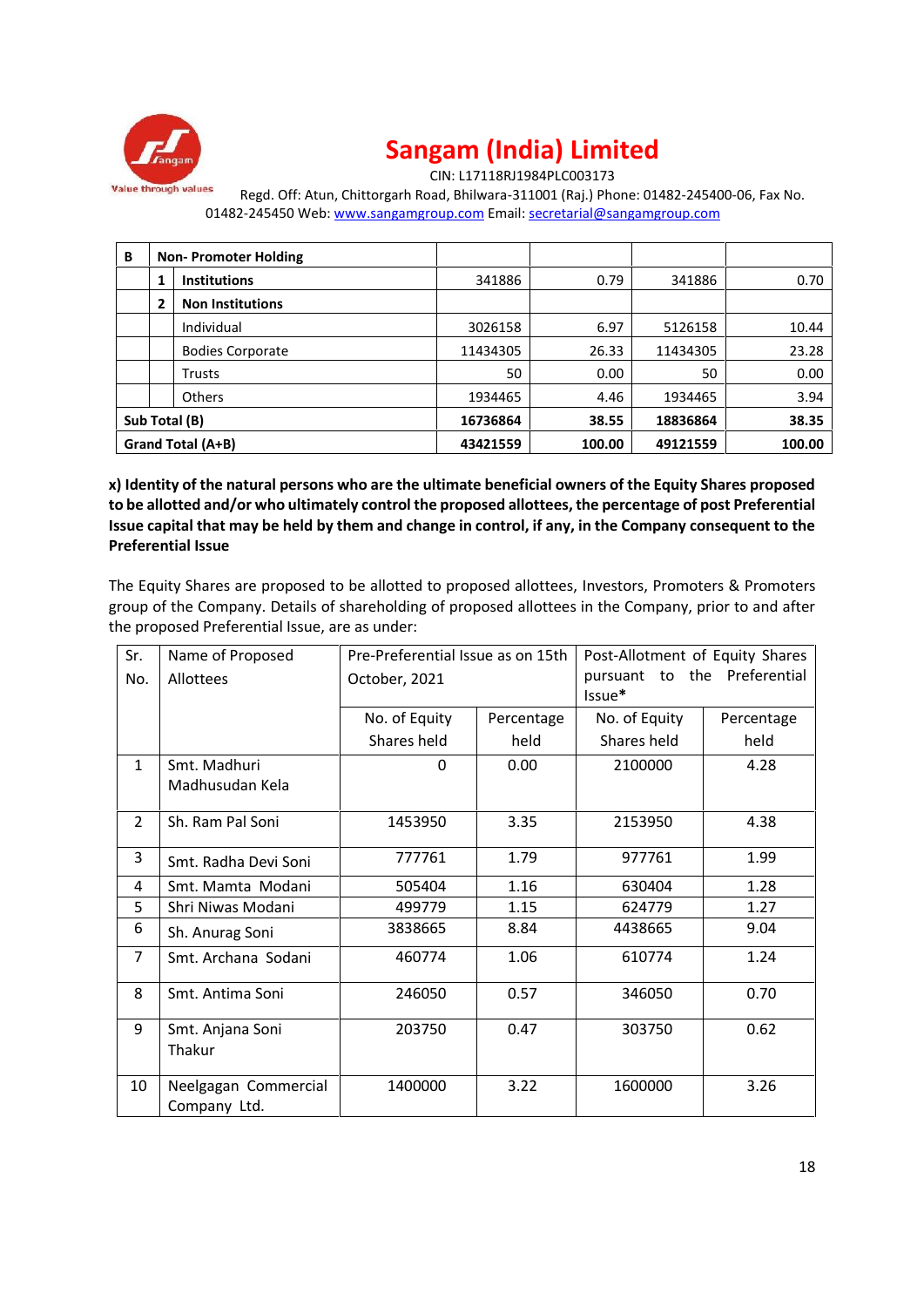

CIN: L17118RJ1984PLC003173

Regd. Off: Atun, Chittorgarh Road, Bhilwara-311001 (Raj.) Phone: 01482-245400-06, Fax No. 01482-245450 Web: www.sangamgroup.com Email: secretarial@sangamgroup.com

|    | Sahyog Finance<br>Limited | 232750  | 0.54  | 632750  | 1.29  |
|----|---------------------------|---------|-------|---------|-------|
|    | Sangam Fincap Limited     | 2216145 | 5.10  | 2316145 | 4.72  |
| 13 | Sangam E-Com Limited      | 7873087 | 18.13 | 8673087 | 17.66 |

**\***Assuming that the Post Allotment holding after conversion of Warrants into Equity Shares.

There shall be no change in control of the Company pursuant to the aforesaid Preferential Issue. However, the percentage of shareholding and voting rights exercised by proposed allottees, the Promoters of the Company, will change in accordance with the change in the shareholding pattern as above in Point No. ix.

Identity of the natural persons who are the ultimate beneficial owners of the Equity Shares proposed to be allotted and/or who ultimately control the proposed allottees:

| Sr.<br>No.     | <b>Name of Proposed Allottees</b>                 | Natural Persons who are ultimate beneficial owners of the Shares<br>proposed to be allotted and/or who ultimately control |
|----------------|---------------------------------------------------|---------------------------------------------------------------------------------------------------------------------------|
| $\mathbf{1}$   | Smt. Madhuri Madhusudan Kela<br>(PAN: ADGPK4711M) | Self                                                                                                                      |
| $\overline{2}$ | Sh. Ram Pal Soni<br>(PAN:ACEPS7628E)              | Self                                                                                                                      |
| 3              | Smt. Radha Devi Soni<br>(PAN:ABYPS4155P)          | Self                                                                                                                      |
| 4              | Smt. Mamta Modani (PAN:<br>AIVPM4088P)            | Self                                                                                                                      |
| 5              | Shri Niwas Modani (PAN:<br>AEEPM7708P)            | Self                                                                                                                      |
| 6              | Sh. Anurag Soni<br>(PAN:BETPS9242G)               | Self                                                                                                                      |
| $\overline{7}$ | Smt. Archana Sodani (PAN:<br><b>ANTPS5696L)</b>   | Self                                                                                                                      |
| 8              | Smt. Antima Soni (PAN:<br>ARAPS0443C)             | Self                                                                                                                      |
| 9              | Smt. Anjana Soni Thakur (PAN:<br>ABYPS4154N)      | Self                                                                                                                      |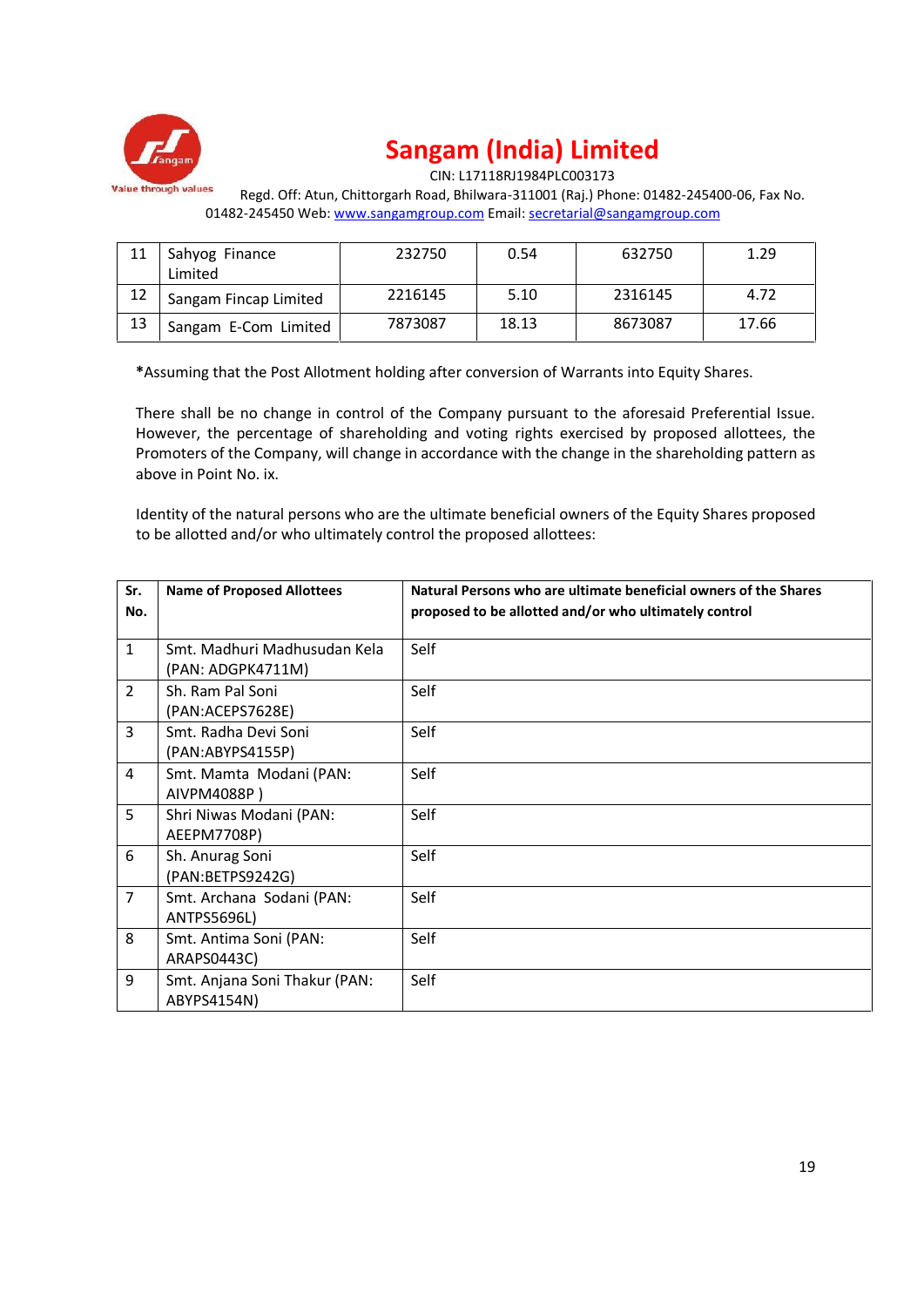

CIN: L17118RJ1984PLC003173

Regd. Off: Atun, Chittorgarh Road, Bhilwara-311001 (Raj.) Phone: 01482-245400-06, Fax No. 01482-245450 Web: www.sangamgroup.com Email: secretarial@sangamgroup.com

| 10 | Neelgagan Commercial   | <b>Directors:</b>                                                                                                                                                                                                                                                                                                                                                                                                                                                                                                                                                                                                                                                                                                                                                                                                                                                                                                                                                                                                                                                                                 |
|----|------------------------|---------------------------------------------------------------------------------------------------------------------------------------------------------------------------------------------------------------------------------------------------------------------------------------------------------------------------------------------------------------------------------------------------------------------------------------------------------------------------------------------------------------------------------------------------------------------------------------------------------------------------------------------------------------------------------------------------------------------------------------------------------------------------------------------------------------------------------------------------------------------------------------------------------------------------------------------------------------------------------------------------------------------------------------------------------------------------------------------------|
|    | Company Ltd (PAN:      | 1. ARCHANA SODANI (PAN: ANTPS5696L)                                                                                                                                                                                                                                                                                                                                                                                                                                                                                                                                                                                                                                                                                                                                                                                                                                                                                                                                                                                                                                                               |
|    | AAACN1950D)            | SUHAS SHAKHARAM GHANEKER (PAN: AHGPG3873Q)<br>2.                                                                                                                                                                                                                                                                                                                                                                                                                                                                                                                                                                                                                                                                                                                                                                                                                                                                                                                                                                                                                                                  |
|    |                        | KAILASH CHANDER JHANWAR (PAN: AAOPJ6527B)<br>3.<br>Shareholders:                                                                                                                                                                                                                                                                                                                                                                                                                                                                                                                                                                                                                                                                                                                                                                                                                                                                                                                                                                                                                                  |
|    |                        | 1. ANURAG SONI (PAN: BETPS9242G)                                                                                                                                                                                                                                                                                                                                                                                                                                                                                                                                                                                                                                                                                                                                                                                                                                                                                                                                                                                                                                                                  |
|    |                        | LAXMI MANAGEMENT PVT. LTD. (PAN: AABCL3013C)<br>2.                                                                                                                                                                                                                                                                                                                                                                                                                                                                                                                                                                                                                                                                                                                                                                                                                                                                                                                                                                                                                                                |
|    |                        | MUKTI CREDITS PVT.LTD. (PAN: AAACM1092K)<br>3.                                                                                                                                                                                                                                                                                                                                                                                                                                                                                                                                                                                                                                                                                                                                                                                                                                                                                                                                                                                                                                                    |
|    |                        | NEECO PLASTICS PVT.LTD. (PAN: AAACN0314R)<br>4.                                                                                                                                                                                                                                                                                                                                                                                                                                                                                                                                                                                                                                                                                                                                                                                                                                                                                                                                                                                                                                                   |
|    |                        | NIKITA CREDITS PVT.LTD. (PAN: AAACN0356R)<br>5.                                                                                                                                                                                                                                                                                                                                                                                                                                                                                                                                                                                                                                                                                                                                                                                                                                                                                                                                                                                                                                                   |
|    |                        | NOVELTY TIE-UP PVT. LTD. (PAN: AACCN5098G)<br>6.                                                                                                                                                                                                                                                                                                                                                                                                                                                                                                                                                                                                                                                                                                                                                                                                                                                                                                                                                                                                                                                  |
|    |                        | PARKVIEW INVESTMENTS PVT.LTD. (PAN: AADCP0314J)<br>7.                                                                                                                                                                                                                                                                                                                                                                                                                                                                                                                                                                                                                                                                                                                                                                                                                                                                                                                                                                                                                                             |
|    |                        | RISEWELL VINTRADE PVT. LTD. (PAN: AAFCR0237A)<br>8.                                                                                                                                                                                                                                                                                                                                                                                                                                                                                                                                                                                                                                                                                                                                                                                                                                                                                                                                                                                                                                               |
|    |                        | 9.                                                                                                                                                                                                                                                                                                                                                                                                                                                                                                                                                                                                                                                                                                                                                                                                                                                                                                                                                                                                                                                                                                |
|    |                        | 10. SANGAM FINCAP LTD. (PAN: AACCS0057N)                                                                                                                                                                                                                                                                                                                                                                                                                                                                                                                                                                                                                                                                                                                                                                                                                                                                                                                                                                                                                                                          |
|    |                        |                                                                                                                                                                                                                                                                                                                                                                                                                                                                                                                                                                                                                                                                                                                                                                                                                                                                                                                                                                                                                                                                                                   |
|    |                        |                                                                                                                                                                                                                                                                                                                                                                                                                                                                                                                                                                                                                                                                                                                                                                                                                                                                                                                                                                                                                                                                                                   |
|    |                        |                                                                                                                                                                                                                                                                                                                                                                                                                                                                                                                                                                                                                                                                                                                                                                                                                                                                                                                                                                                                                                                                                                   |
|    |                        | 14. SURAJ DEVELOPERS PVT.LTD. (PAN:AAACS0751P)                                                                                                                                                                                                                                                                                                                                                                                                                                                                                                                                                                                                                                                                                                                                                                                                                                                                                                                                                                                                                                                    |
| 11 | Sahyog Finance Limited | <b>Directors:</b>                                                                                                                                                                                                                                                                                                                                                                                                                                                                                                                                                                                                                                                                                                                                                                                                                                                                                                                                                                                                                                                                                 |
|    | (PAN: AACCS0058D)      |                                                                                                                                                                                                                                                                                                                                                                                                                                                                                                                                                                                                                                                                                                                                                                                                                                                                                                                                                                                                                                                                                                   |
|    |                        | HIMMAT KUMAR PAREEK (PAN: ASHPP0431B)<br>2.                                                                                                                                                                                                                                                                                                                                                                                                                                                                                                                                                                                                                                                                                                                                                                                                                                                                                                                                                                                                                                                       |
|    |                        | 3.                                                                                                                                                                                                                                                                                                                                                                                                                                                                                                                                                                                                                                                                                                                                                                                                                                                                                                                                                                                                                                                                                                |
|    |                        |                                                                                                                                                                                                                                                                                                                                                                                                                                                                                                                                                                                                                                                                                                                                                                                                                                                                                                                                                                                                                                                                                                   |
|    |                        |                                                                                                                                                                                                                                                                                                                                                                                                                                                                                                                                                                                                                                                                                                                                                                                                                                                                                                                                                                                                                                                                                                   |
|    |                        |                                                                                                                                                                                                                                                                                                                                                                                                                                                                                                                                                                                                                                                                                                                                                                                                                                                                                                                                                                                                                                                                                                   |
|    |                        |                                                                                                                                                                                                                                                                                                                                                                                                                                                                                                                                                                                                                                                                                                                                                                                                                                                                                                                                                                                                                                                                                                   |
|    |                        |                                                                                                                                                                                                                                                                                                                                                                                                                                                                                                                                                                                                                                                                                                                                                                                                                                                                                                                                                                                                                                                                                                   |
|    |                        |                                                                                                                                                                                                                                                                                                                                                                                                                                                                                                                                                                                                                                                                                                                                                                                                                                                                                                                                                                                                                                                                                                   |
|    |                        |                                                                                                                                                                                                                                                                                                                                                                                                                                                                                                                                                                                                                                                                                                                                                                                                                                                                                                                                                                                                                                                                                                   |
|    |                        |                                                                                                                                                                                                                                                                                                                                                                                                                                                                                                                                                                                                                                                                                                                                                                                                                                                                                                                                                                                                                                                                                                   |
|    |                        |                                                                                                                                                                                                                                                                                                                                                                                                                                                                                                                                                                                                                                                                                                                                                                                                                                                                                                                                                                                                                                                                                                   |
|    |                        |                                                                                                                                                                                                                                                                                                                                                                                                                                                                                                                                                                                                                                                                                                                                                                                                                                                                                                                                                                                                                                                                                                   |
|    |                        |                                                                                                                                                                                                                                                                                                                                                                                                                                                                                                                                                                                                                                                                                                                                                                                                                                                                                                                                                                                                                                                                                                   |
|    |                        |                                                                                                                                                                                                                                                                                                                                                                                                                                                                                                                                                                                                                                                                                                                                                                                                                                                                                                                                                                                                                                                                                                   |
|    |                        |                                                                                                                                                                                                                                                                                                                                                                                                                                                                                                                                                                                                                                                                                                                                                                                                                                                                                                                                                                                                                                                                                                   |
|    |                        |                                                                                                                                                                                                                                                                                                                                                                                                                                                                                                                                                                                                                                                                                                                                                                                                                                                                                                                                                                                                                                                                                                   |
|    |                        |                                                                                                                                                                                                                                                                                                                                                                                                                                                                                                                                                                                                                                                                                                                                                                                                                                                                                                                                                                                                                                                                                                   |
|    |                        | 16. RAM PAL SONI HUF(PAN: AAAHR9287A)                                                                                                                                                                                                                                                                                                                                                                                                                                                                                                                                                                                                                                                                                                                                                                                                                                                                                                                                                                                                                                                             |
|    |                        | SAHYOG FINANCE. LTD. (PAN: AACCS0058D)<br>11. SANGAM GRANITES PVT.LTD. (PAN: AACCS0056P)<br>12. SCORPIO CREDITS PVT.LTD. (PAN: AAACS4060K)<br>13. SUBHBIJAY AGENCIES PVT. LTD. (PAN:AAOCS9626F)<br>1. MAHESH CHAND LAKHOTIYA (PAN: AAJPL0987C)<br>KAILASH CHANDER JHANWAR (PAN: AAOPJ6527B)<br><b>Shareholders:</b><br>RADHA DEVI SONI (PAN:ABYPS4155P)<br>1.<br>FORTUNE COMMDEAL PVT.LTD. (PAN: AABCF1721F)<br>2.<br>HAWAMAHAL FINANCE PVT.LTD. (PAN: AAACH5924M)<br>3.<br>KHETAN TRADELINK PVT.LTD. (PAN: AABCT0669A)<br>4.<br>LAXMI LANAGEMENT PVT. LTD. (PAN: AABCL3013C)<br>5.<br>NOVELTY TIE-UP PVT. LTD. (PAN: AACCN5098G)<br>6.<br>RISEWELL VINTRADE PVT. LTD. (PAN: AAFCR0237A)<br>7.<br>SANGAM BUSINESS CREDIT LTD. (PAN: AAACS8302E)<br>8.<br>SANGAM FINCAP LTD. (PAN: AACCS0057N)<br>9.<br>10. SANGAM SUITINGS PVT. LTD. (PAN: AACCS2398L)<br>11. SUBHBIJAY AGENCIES PVT. LTD. (PAN: AAOCS9626F)<br>12. SURVODAYA AGENCIES PVT.LTD. (PAN: AAJCS5678J)<br>13. VINAYAK VINIMAY PVT. LTD. (PAN: AACCV4699R)<br>14. ANURAG SONI (PAN: BETPS9242G)<br>15. ANURAG SONI HUF(PAN: AARHA4762N) |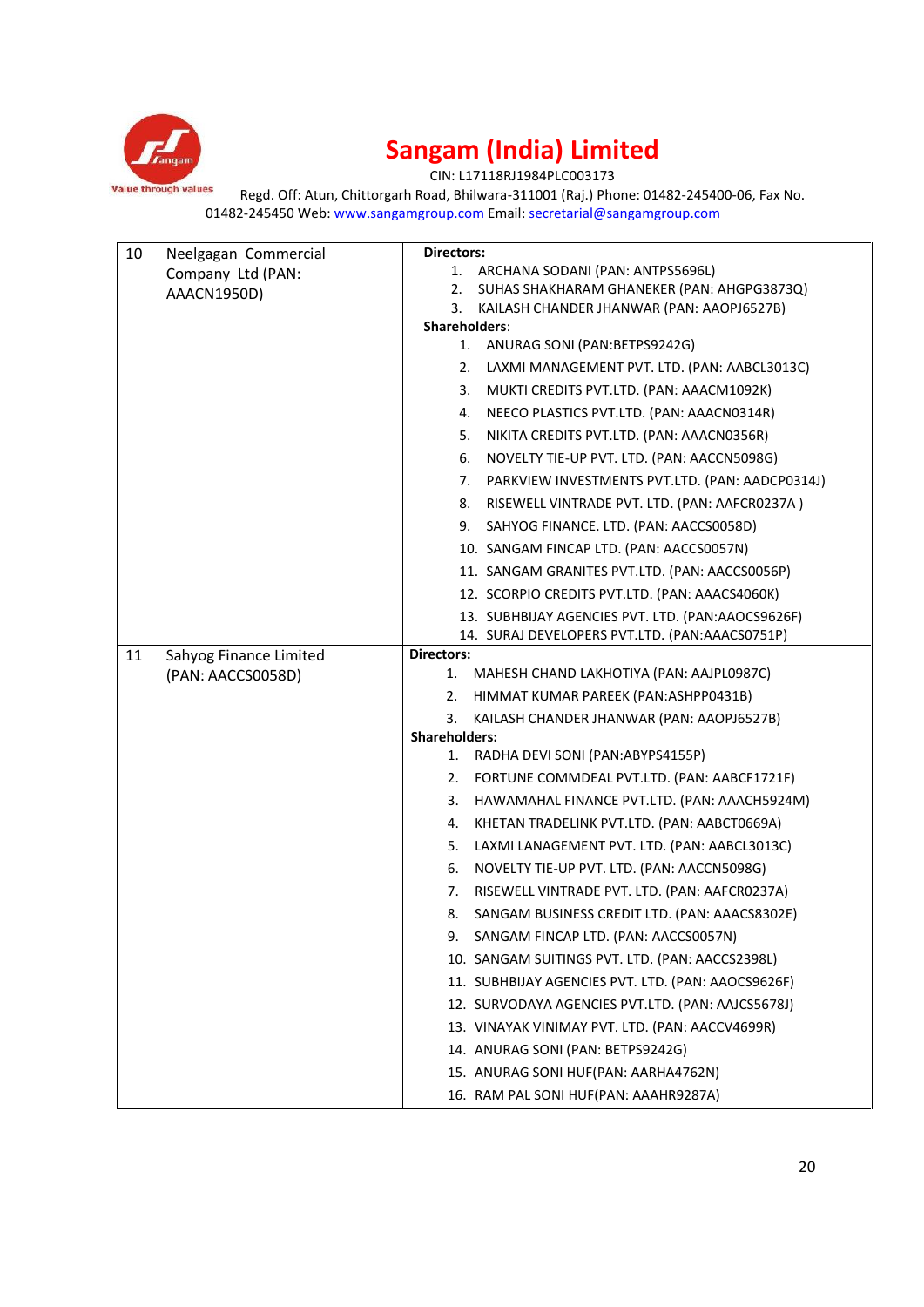

CIN: L17118RJ1984PLC003173

Regd. Off: Atun, Chittorgarh Road, Bhilwara-311001 (Raj.) Phone: 01482-245400-06, Fax No. 01482-245450 Web: www.sangamgroup.com Email: secretarial@sangamgroup.com

| 12 | Sangam Fincap Limited (PAN: | Directors:                                               |
|----|-----------------------------|----------------------------------------------------------|
|    | AACCS0057N)                 | 1. SANJEEV KUMAR PATHAK (PAN: AFFPP3794J)                |
|    |                             | SANWAR MAL BIRLA (PAN: AORPB3704P)<br>2.                 |
|    |                             | KAILASH CHANDER JHANWAR (PAN: AAOPJ6527B)<br>3.          |
|    |                             | <b>Shareholders:</b>                                     |
|    |                             | 1. ANURAG SONI (PAN: BETPS9242G)                         |
|    |                             | 2. FINWORTH INVESTMENT PVT. LTD. (PAN: AAACF2356F)       |
|    |                             | 3. HAWAMAHAL FINANCE PVT.LTD. (PAN: AAACH5924M)          |
|    |                             | 4. KELVIN MERCHANTS PVT.LTD. (PAN: AACCK6816H)           |
|    |                             | LAXMI MANAGEMENT PVT. LTD. (PAN: AABCL3013C)<br>5.       |
|    |                             | NEECO SHIPPING CO.PVT.LTD. (PAN: AAACN0310M)<br>6.       |
|    |                             | NOVELTY TIE-UP PVT. LTD. (PAN: AACCN5098G)<br>7.         |
|    |                             | 8. PISCES SECURITIES PVT. LTD. (PAN: AAACP1264G)         |
|    |                             | 9. RISEWELL VINTRADE PVT. LTD. (PAN: AAFCR0237A)         |
|    |                             | 10. SANGAM BUSINESS CREDIT LIMITED (PAN: AAACS8302E)     |
|    |                             | 11. SANGAM E-COM LTD. (PAN: AAHCS4551N)                  |
|    |                             | 12. SANGAM SUITING PVT. LTD. (PAN: AACCS2398L)           |
|    |                             | 13. SUBHBIJAY AGENCIES PRIVATE LIMITED (PAN: AAOCS9626F) |
|    |                             | 14. ANURAG SONI HUF (PAN: AARHA4762N)                    |
|    |                             | 15. RADHA DEVI SONI (PAN:ABYPS4155P)                     |
|    |                             | 16. RAM PAL SONI (PAN:ACEPS7628E)                        |
| 13 | Sangam E-Com Limited        | <b>Directors:</b>                                        |
|    | (PAN: AAHCS4551N)           | 1. RAM PAL SONI (PAN: ACEPS7628E)                        |
|    |                             | 2.<br>ANJANA SONI THAKUR                                 |
|    |                             | (PAN: ABYPS4154N)                                        |
|    |                             | 3. RAJESH BHATT (PAN: AHFPB0649C)                        |
|    |                             | <b>Shareholders:</b>                                     |
|    |                             | 1. KRIPPIE SONI (PAN: AJIPB1569L)                        |
|    |                             | SH. RAM PAL SONI (PAN: ACEPS7628E)<br>2.                 |
|    |                             | INTIME REALITY PVT.LTD. (PAN: AABCI9177N)<br>3.          |
|    |                             | SANGAM BUSINESS CREDIT LIMITED (PAN: AAACS8302E)<br>4.   |
|    |                             | 5. ANURAG SONI HUF (PAN: AARHA4762N)                     |

As of 16<sup>th</sup> October, 2021, the following 4 (four) individuals and their relatives are the ultimate beneficiaries by shareholding in the corporate shareholders of the aforesaid promoter group entities of Sangam (India) Limited directly /indirectly by themselves or through their HUF; Mr. Ram Pal Soni; Mr. Anurag Soni; Ms. Radha Devi Soni and Ms. Krippie Soni. The said details of natural persons is given only for the purpose to know natural persons. However, the aforesaid Proposed Allottees will be beneficially shareholder of the equity shares that may be allotted.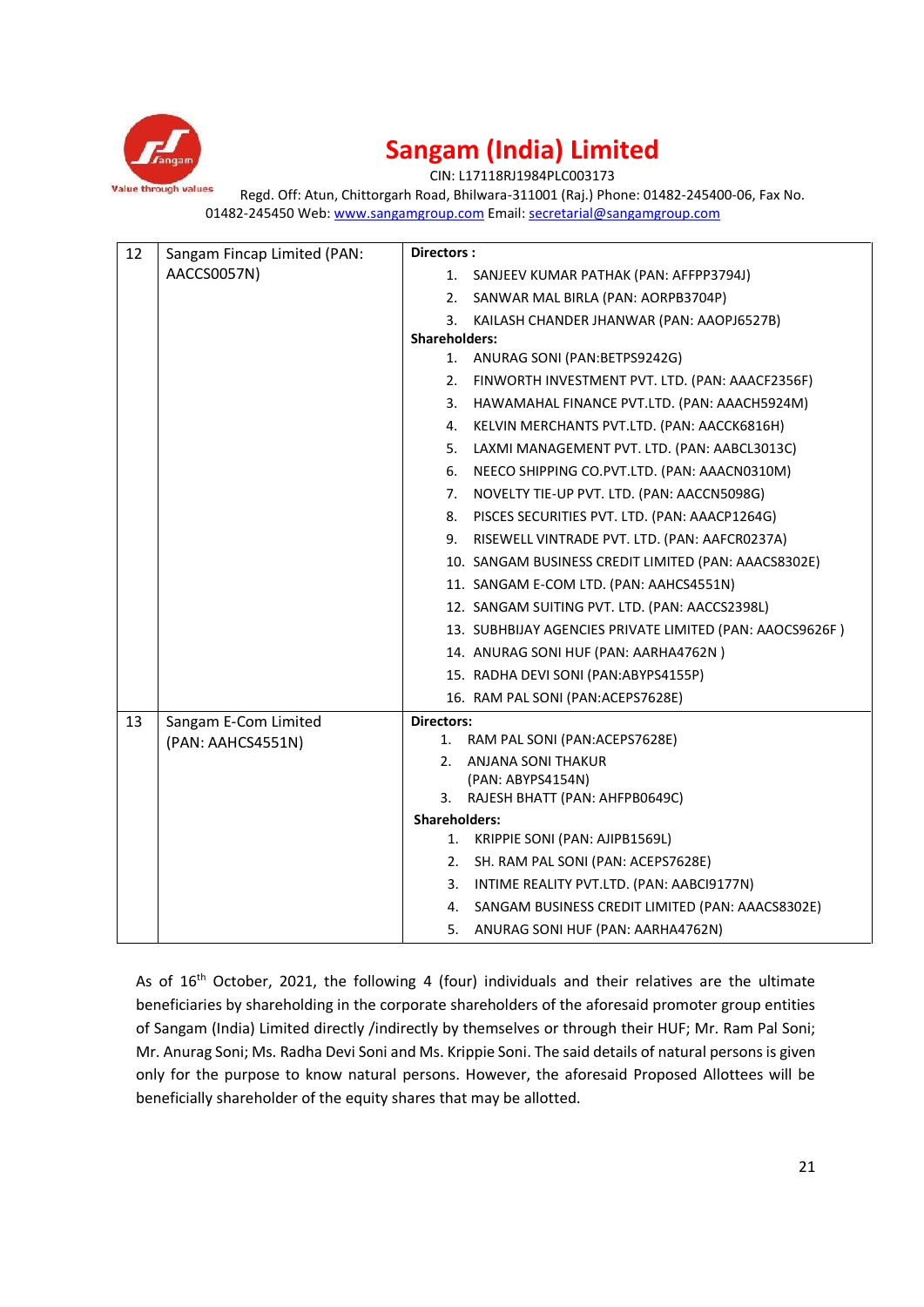

CIN: L17118RJ1984PLC003173

Regd. Off: Atun, Chittorgarh Road, Bhilwara-311001 (Raj.) Phone: 01482-245400-06, Fax No. 01482-245450 Web: www.sangamgroup.com Email: secretarial@sangamgroup.com

#### **xi) Lock-in Period**

The Warrants shall be locked-in for such period as specified under Regulations 167 and 168 of the SEBI ICDR Regulations.

As per the Proviso to Regulation 167(6) of the SEBI ICDR Regulations, the entire Pre-preferential allotment shareholding of proposed allottees shall be locked-in from the Relevant Date up to a period of six months from the date of allotment of warrant.

The Equity Shares to be allotted pursuant to exercise of options attached to warrants issued on a preferential basis to the promoters or the promoter group, shall be locked-in for a period of Three years from the date of trading approval granted for the equity shares allotted pursuant to exercise of the option attached to warrant.

The Equity Shares to be allotted pursuant to exercise of options attached to warrants issued on a preferential basis to the Investor other than promoters or the promoter group, shall be locked-in for a period of One Year from the date of trading approval granted for the equity shares allotted pursuant to exercise of the option attached to warrant.

**xii) Undertakings:** The Company undertakes that:

- a) None of the Company, its Directors or Promoter have been declared as wilful defaulter as defined under the SEBI (ICDR) Regulations.
- b) None of its Directors is a fugitive economic offender as defined under the SEBI (ICDR) Regulations.
- c) The issuer shall re-compute the price of the specified securities in terms of the provisions of these regulations where it is required to do so.
- d) If the amount payable on account of the re-computation of price is not paid within the time stipulated in these regulations, the specified securities shall continue to be locked-in till time such amount is paid by the allottees.

### **xiii) Auditors' Certificate**

The certificate from Rajendra & Co., Chartered Accountant, being the Statutory Auditors of the Company certifying that the Preferential Issue is being made in accordance with the requirements contained in the SEBI (ICDR) Regulations shall be made available for inspection by the Members during the meeting.

### **xiv) Other disclosures**

- a) During the period from  $1<sup>st</sup>$  April 2021 until the date of Notice of this EGM, the Company has not made any preferential issue of Warrants.
- b) Report of the registered valuer is not required under the provisions of second proviso to Rule 13(1) of the Companies (Share Capital and Debentures) Rules, 2014 for the proposed Preferential Issue.
- c) Neither proposed allottees nor any other member of the promoter group of the Company have sold or transferred any Equity Shares during the six months preceding the Relevant Date.